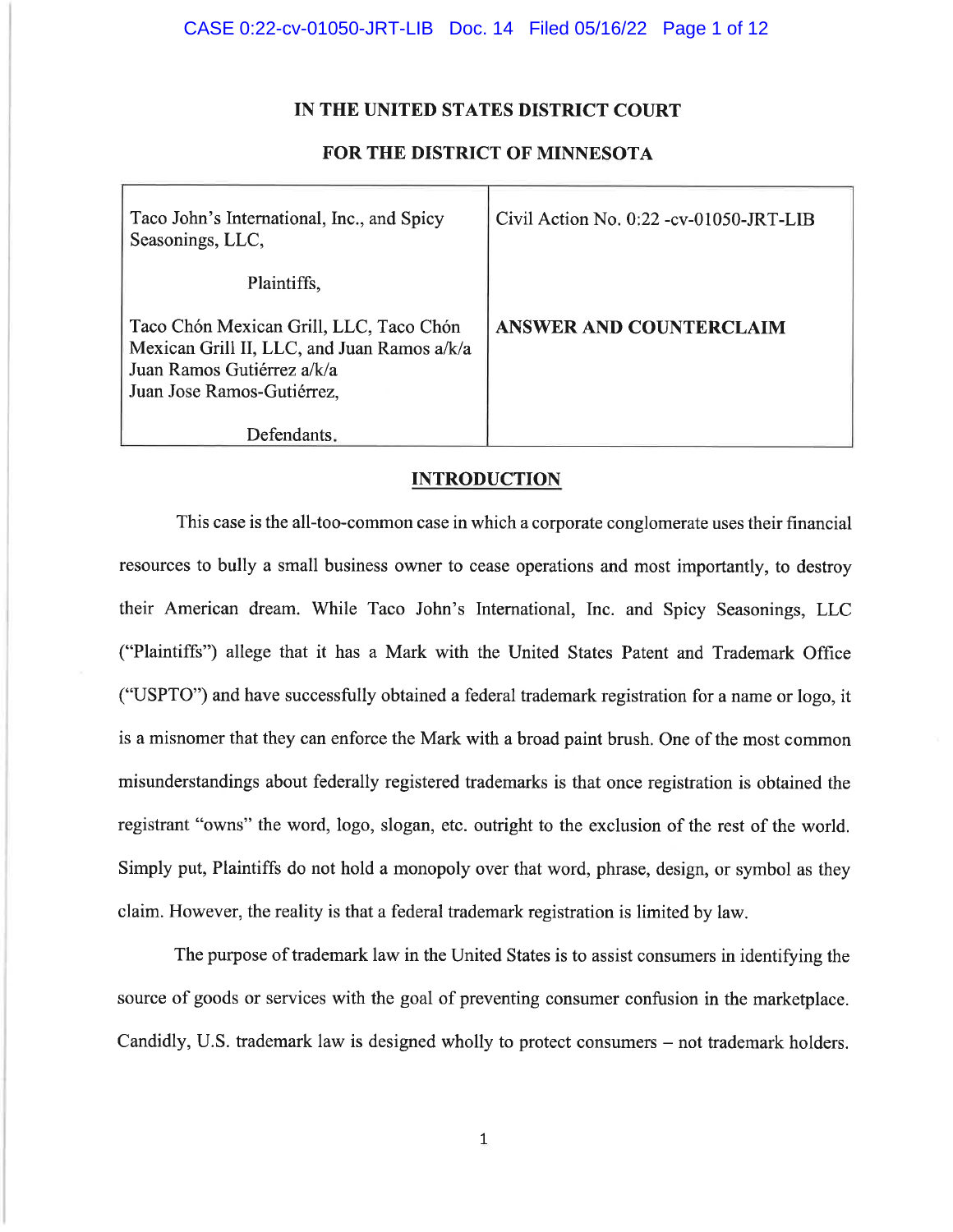## CASE 0:22-cv-01050-JRT-LIB Doc. 14 Filed 05/16/22 Page 2 of 12

Registration grants a trademark holder only the right to use the law to prevent others from using a similar mark in a way that deceives the public.

Indeed, it has become common practice for large, well-funded trademark holders to use their registrations to prevent all others from using their mark, or anything similar to it, in any context, or in connection with any goods or services. These trademark holders are known as "trademark bullies". The United States Patent Trademark Office ("USPTO") even defines a trademark bully as a trademark owner that uses its trademark rights to harass and intimidate another business beyond what the law might be reasonably interpreted to allow.

Here, Taco Chón Mexican Grill was created through the unique and personal experiences of Juan Ramos by dedicating the entire existence of his restaurants in honor of his father and his life in Jalisco, Mexico.

## **ANSWER AND COUNTERCLAIM**

Taco Chón Mexican Grill, LLC, ("Taco Chón"), Taco Chón Mexican Grill II, LLC ("Taco Chón II"), and Juan Ramos a/k/a Juan Ramos Gutiérrez a/k/a Juan Ramos Gutiérrez a/k/a Juan José Ramos-Gutiérrez ("Ramos-Gutiérrez") (collectively, "Defendants"), through their undersigned counsel, hereby submit this Answer and Counterclaims against Taco John's International, Inc. ("John") and Spicy Seasonings, LLC ("Seasoning") (collectively "Plaintiff").

## **INTRODUCTION**

These Defendants deny each and every allegation contained in the Complaint as it 1. pertains to these Defendants unless hereinafter admitted, qualified, or otherwise answered.

 $\overline{2}$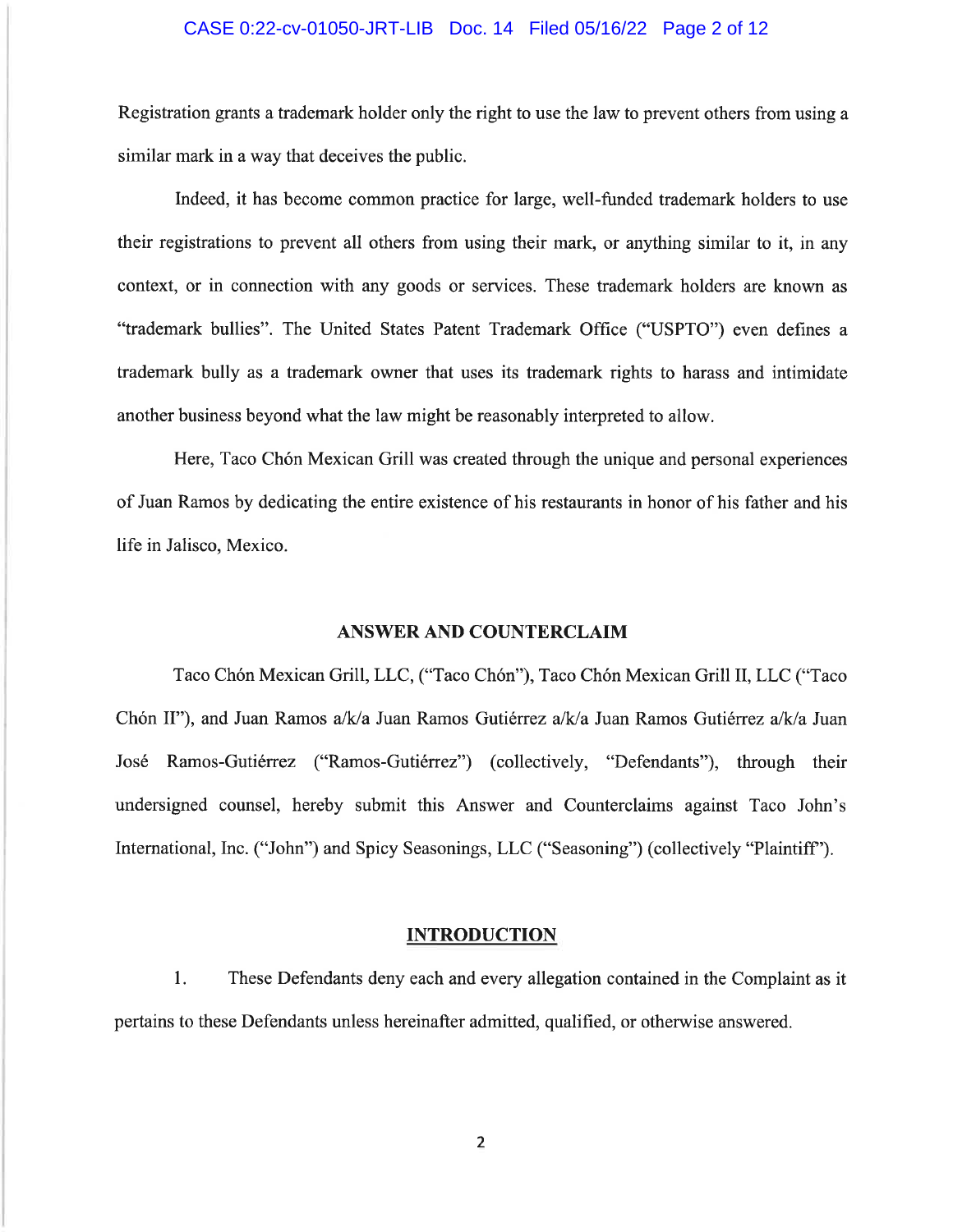## CASE 0:22-cv-01050-JRT-LIB Doc. 14 Filed 05/16/22 Page 3 of 12

 $2.$ As for paragraph 1 of Plaintiffs' Complaint, Defendants deny that Plaintiff have "for over 50 years" marketed, promoted, and sold goods and services bearing the trademark "Taco" John's" as stated in paragraph 1 of their Complaint. Defendants further deny the remaining allegations.

 $3<sub>1</sub>$ As for paragraph 2 of John's Complaint, Defendants categorically deny that Plaintiffs have a longstanding right in "Taco John's", specifically as it relates to "Mexican cuisine". Further, Defendants deny that they collectively opened "two restaurants under the mark "Taco Chón", instead Ramos-Gutiérrez opened Taco Chón Mexican Grill, LLC in Burnsville on June 28, 2019, and Taco Chón Mexican Grill II, LLC in St. Cloud on October 15, 2021. Indeed, Plaintiffs publicly advertise that their food is "West-Mex"<sup>1</sup> which can never be confused with authentic Mexican cuisine, which is Taco Chón's product. Additionally, Taco Chón's establishments would never be considered "fast service," as it is a "Mexican Grill," that offers an "in-dining" experience complimented with alcoholic drinks from Mexico such as Micheladas using Mexican beers, Margaritas, and the classic Mexican "hang-over drink" popularly and culturally known as Clamato con Cerveza. Plaintiffs' restaurant does not serve alcoholic beverages. As it further relates to the differences from the products offered, John has "potato olés" and other items on its menu, which are not Mexican food. Instead, Taco Chón uses fresh ingredients bought daily from the local market, with slow cooking techniques and seasoning that are uniquely Mexican. Therefore, Taco Chón categorically denies and rejects that it provides "substantially similar quick-service Mexican cuisine as Taco John's." Finally, Taco Chón celebrates Mexican Independence Day<sup>2</sup> on the correct day of the year, September 16, frequently

<sup>&</sup>lt;sup>1</sup> Taco John's is a Cheyenne, Wyoming-based fast-food restaurant featuring Mexican-inspired fast food, which it calls "West-Mex".

<sup>&</sup>lt;sup>2</sup> Cinco de Mayo is not Mexican Independence Day but commemorates the 1862 Battle of Puebla (the Mexican Army's victory over France). It is not a federal holiday in Mexico.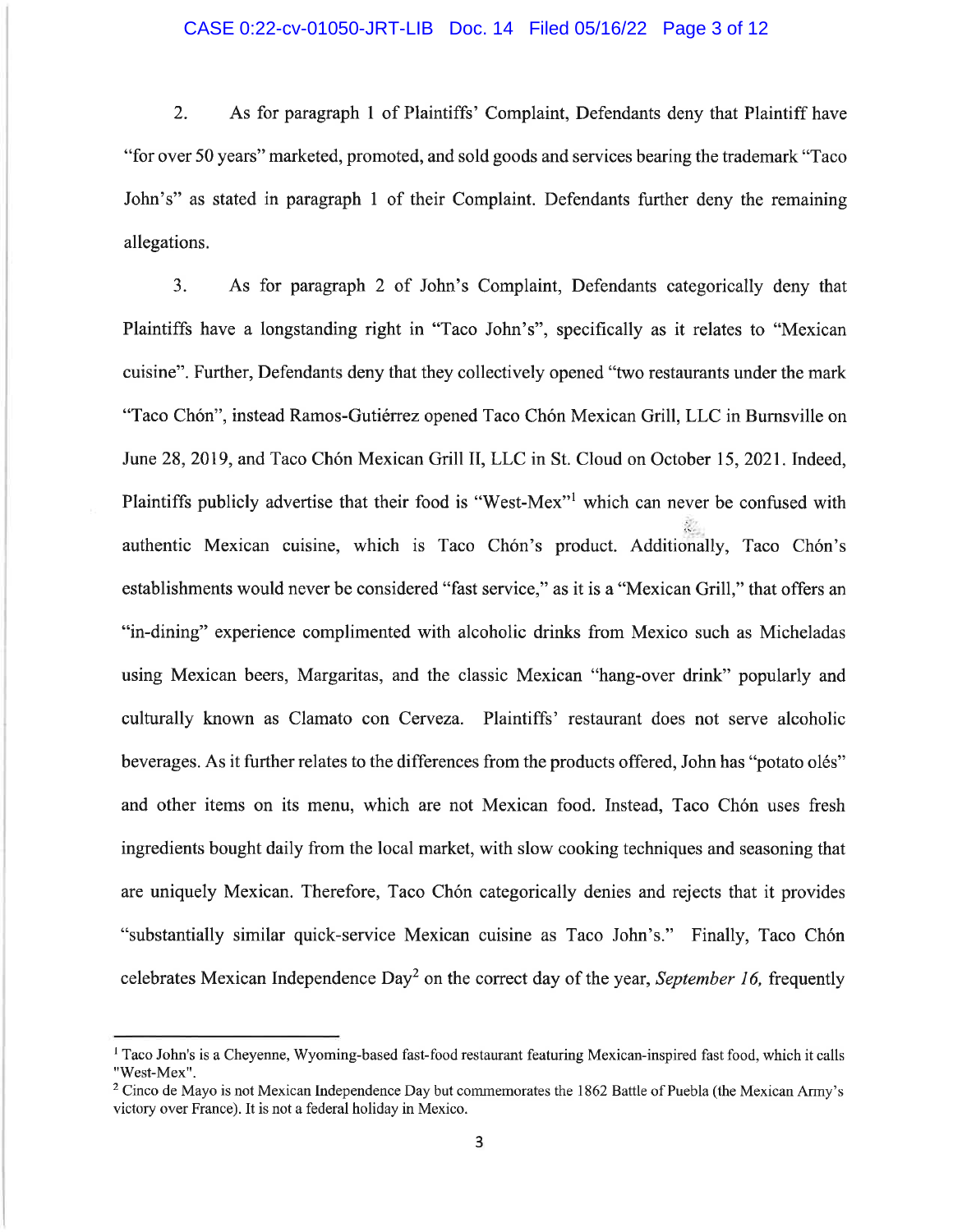## CASE 0:22-cv-01050-JRT-LIB Doc. 14 Filed 05/16/22 Page 4 of 12

has Aztec Performers, live music with Mariachi Bands, and other cultural references from Juan Ramos' home country.

 $4.$ As for paragraph 3, Defendants deny that the "Taco Chón" name is an attempt to trade on the goodwill and commercial magnetism of John's. Defendants categorically deny that its intent is to "free-ride" on John's fame as "as a preeminent Mexican restaurant brand," as John claims it is "West-Mex", and that John claims it sells "Mexican Food" which it does not.<sup>3</sup> As for the remainder of the allegations contained in paragraph 3, Defendants deny.

 $5<sub>1</sub>$ As for Paragraph 4, Defendants upon the best of their knowledge admit.

- 6. As for Paragraph 5, Defendants upon the best of their knowledge admit.
- $7.$ As for Paragraph 6, Defendants deny.
- 8. As for Paragraph 7, Defendants deny.
- 9. As for Paragraph 8, Defendants admit.

10. As for Paragraph 9, Defendants admit.

11. As for Paragraph 10, Defendants admit.

12. As for Paragraph 11, Defendants admit to venue being proper but deny that Defendants infringed upon their mark.

13. As for Paragraph 12, Defendants specifically deny and places Plaintiffs' to its strict proof thereof.

14. As for Paragraph 13, Defendants specifically deny and places Plaintiffs' to its strict proof thereof.

15. As for Paragraph 14, Defendants are without information and belief to admit nor deny.

<sup>&</sup>lt;sup>3</sup> John's menu features hard shell tacos and "potato olés" which are not, and have never been, authentic Mexican foods.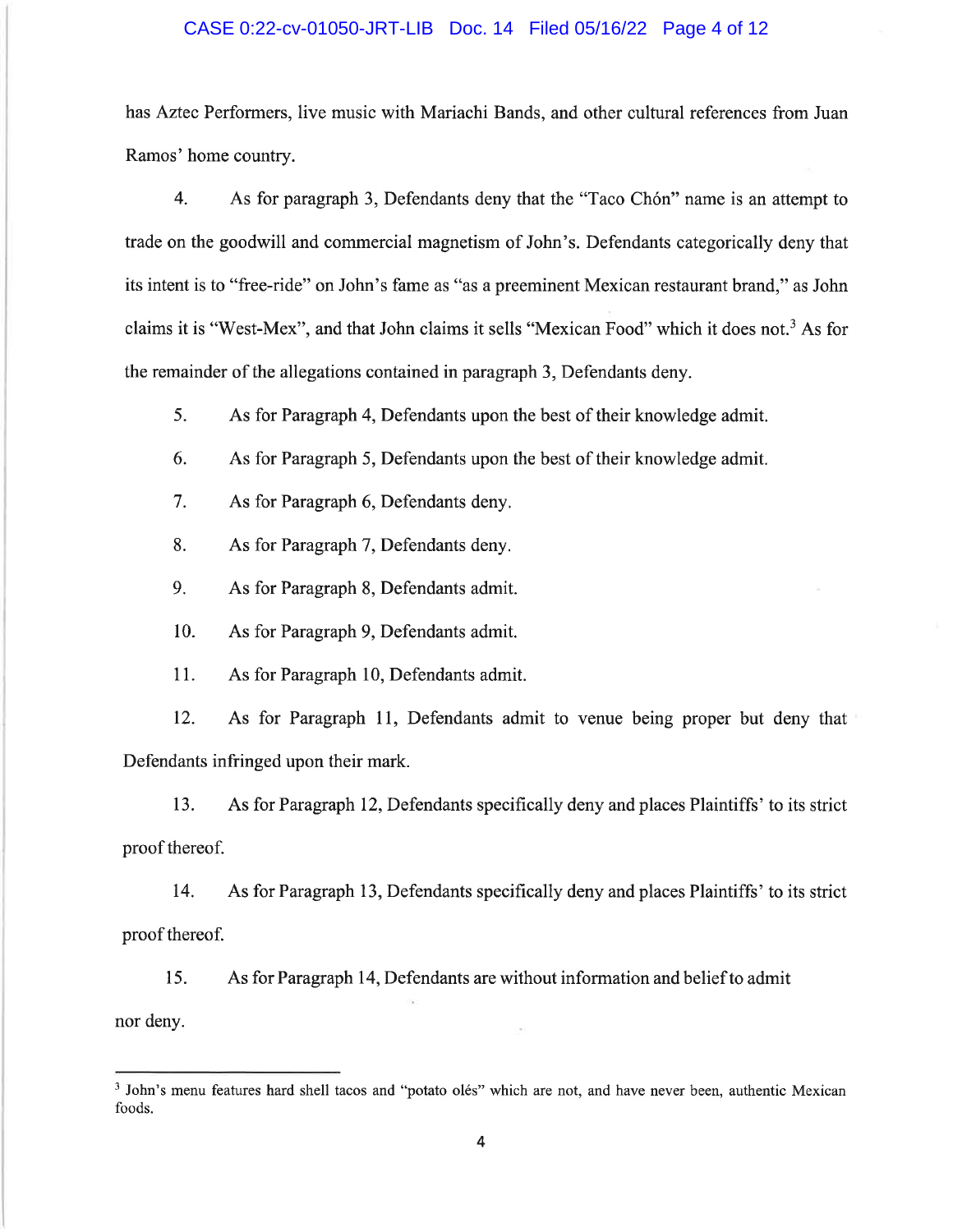## CASE 0:22-cv-01050-JRT-LIB Doc. 14 Filed 05/16/22 Page 5 of 12

16. As for Paragraph 15, Defendants deny to the extent that Plaintiff hold a protectable trademark and assert that Plaintiff's alleged mark is generic. As for the remaining allegation in this paragraph, Defendants are without information and belief to admit nor deny.

17. As for Paragraph 16, Defendants are without information and belief to admit nor deny.

18. As for Paragraph 17, Defendants are without information and belief to admit nor deny.

19. As for Paragraph 18, Defendants are without information and belief to admit nor deny.

20. As for Paragraph 19, Defendants deny.

21. As for Paragraph 20, Defendants specifically deny that "John's has established a distinguished reputation with the public as to the quality of its goods and services." See Exhibit A, B, and C. Defendants deny the remainder of the allegations in this paragraph.

22. As for Paragraph 21, Defendants deny.

23. As for Paragraph 22, Defendants deny.

24. As for Paragraph 23, Defendants are without information and belief to admit nor deny.

25. As for Paragraph 24, Defendants admit.

26. As for Paragraph 25, Defendants deny.

27. As for Paragraph 26, Defendants admit the events alleged in Paragraph 26 but deny the way they were described in the Complaint. Defendants admit that they received a "cease and desist" letter from Colorado attorney, Harold R. Bruno, III, to close their business with a reference to call him. Defendant Ramos returned the call without understanding that he needed counsel.

5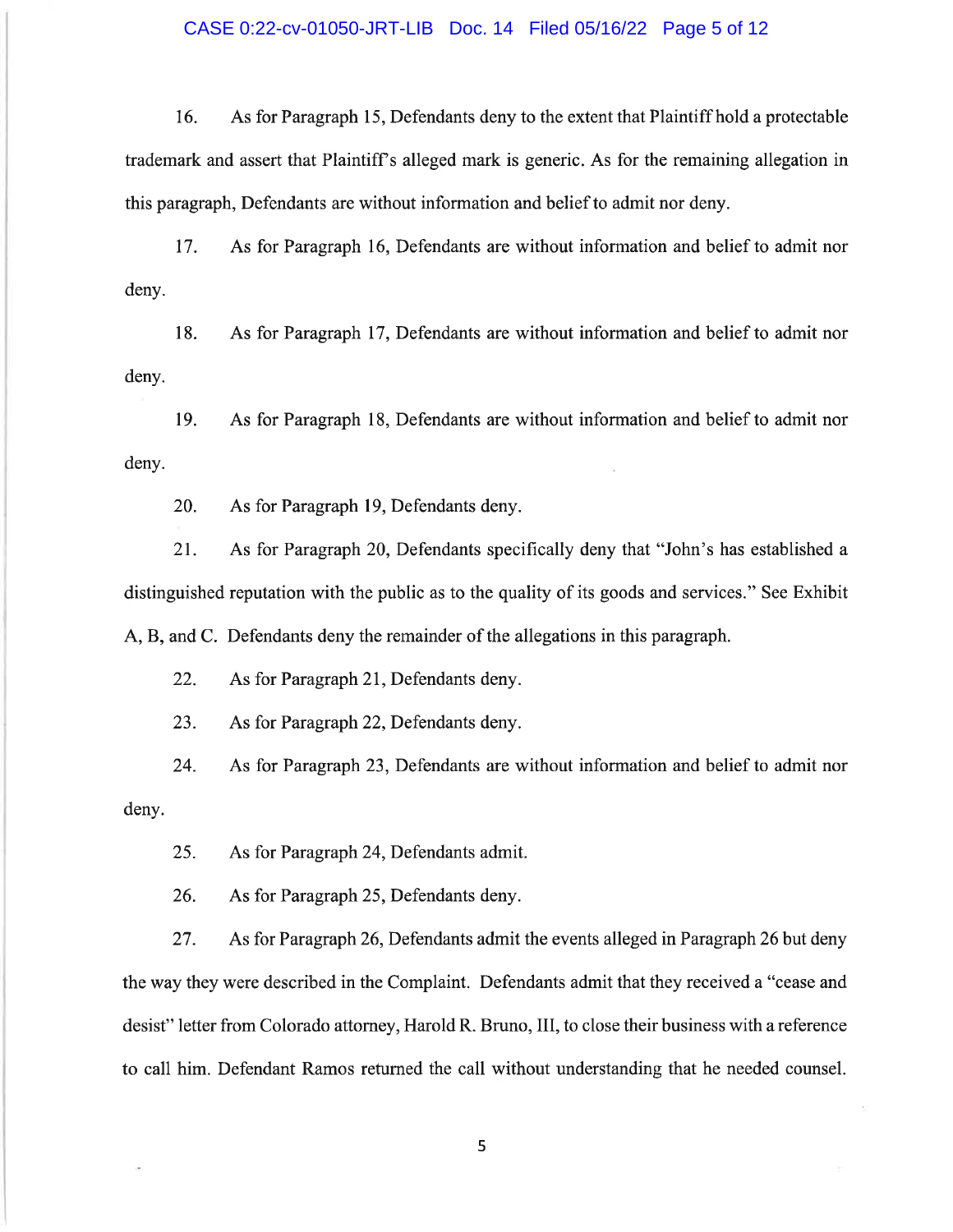## CASE 0:22-cv-01050-JRT-LIB Doc. 14 Filed 05/16/22 Page 6 of 12

During that call, Defendant Ramos was told that he should close his business down or face a lawsuit that will close the business down.

28. As for Paragraph 27, Defendants deny.

29. As for Paragraph 28, Defendants deny and incorporate their responses to the preceding paragraphs.

30. As for Paragraph 29, Defendants are without information and belief to admit nor deny.

31. As for Paragraph 30, Defendants deny.

32. As for Paragraph 31, Defendants deny.

33. As for Paragraph 32, Defendants deny.

34. As for Paragraph 33, Defendants deny.

35. As for Paragraph 34, Defendants deny.

36. As for Paragraph 35, Defendants deny and hold Plaintiffs' to its strict proof thereof.

37. As for Paragraph 36, Defendants deny.

38. As for Paragraph 37, Defendants deny.

39. As for Paragraph 38, Defendants deny and incorporate their responses to the preceding paragraphs.

40. As for Paragraph 39, Defendants deny.

41. As for Paragraph 40, Defendants deny.

42. As for Paragraph 41, Defendants deny.

43. As for Paragraph 42, Defendants deny.

44. As for Paragraph 43, Defendants deny and incorporate their responses to the preceding paragraphs.

6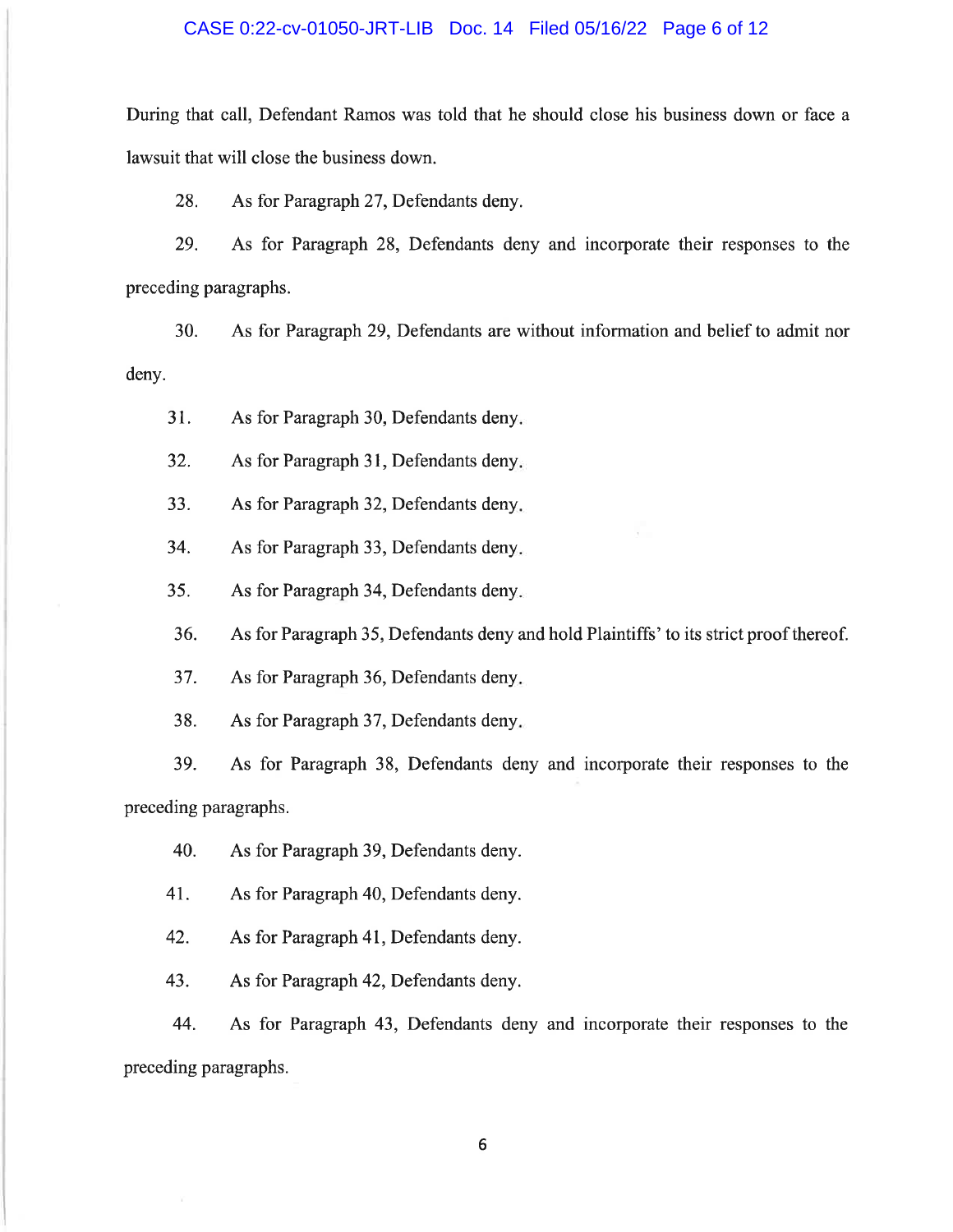## CASE 0:22-cv-01050-JRT-LIB Doc. 14 Filed 05/16/22 Page 7 of 12

 $45.$ As for Paragraph 44, Defendants are without information and belief to admit nor deny.

46. As for Paragraph 45, Defendants are without information and belief to admit nor deny.

47. As for Paragraph 46, Defendants deny.

48. As for Paragraph 47, Defendants deny.

49. As for Paragraph 48, Defendants deny.

50. As for Paragraph 49, Defendants deny.

51. As for Paragraph 50, Defendants deny.

52. As for Paragraph 51, Defendants deny and incorporate their responses to the preceding paragraphs.

53. As for Paragraph 52, Defendants deny.

54. As for Paragraph 53, Defendants deny.

55. As for Paragraph 54, Defendants deny.

56. As for Paragraphs 55, Defendants deny.

57. As for Paragraph 56, Defendants deny and incorporate their responses to the preceding paragraphs.

58. As for Paragraph 57, Defendants are without information and belief to admit nor deny.

59. As for Paragraph 58, Defendants deny.

60. As for Paragraph 59, Defendants deny.

61. As for Paragraph 60, Defendants deny.

 $\overline{7}$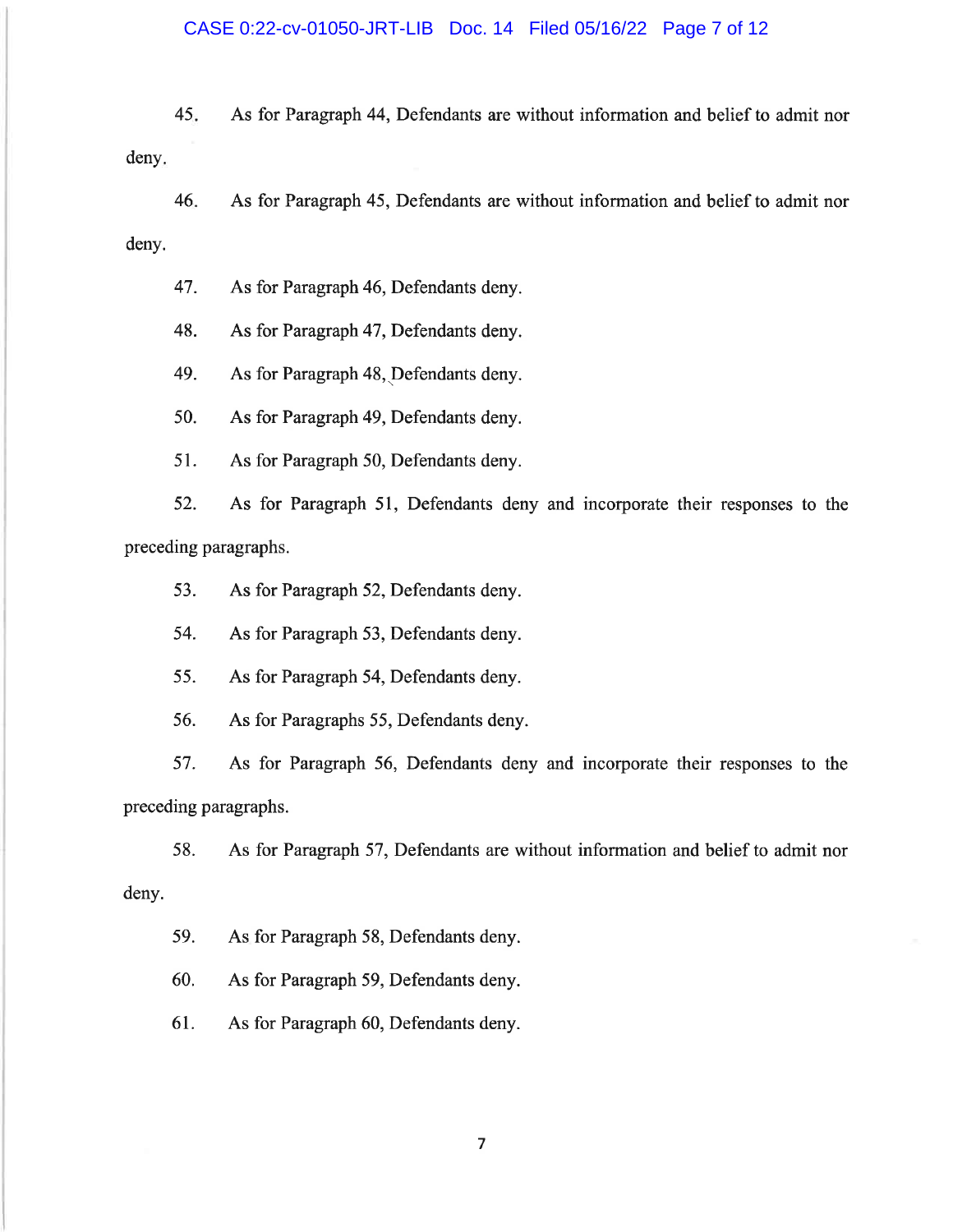## CASE 0:22-cv-01050-JRT-LIB Doc. 14 Filed 05/16/22 Page 8 of 12

62. As to the remaining paragraphs, Defendants deny that Plaintiff is entitled to any relief sought in its complaint.

## **AFFIRMATIVE DEFENSES**

63. Defendants affirmatively allege that Plaintiff's Complaint fails to state a claim upon which relief can be granted.

64. Defendants allege that claims asserted in Plaintiffs' Complaint fail because there is no likelihood of confusion.

65. Defendants allege the Plaintiffs' Complaint is barred in whole or in part by laches and/or estoppel.

66. Defendants allege that Plaintiffs' do not hold valid and/or enforceable rights in the asserted mark because of trademark misuse.

67. Defendants Affirmatively allege that Plaintiff's Complaint is totally or partially barred by the applicable statute of limitations.

68. Defendants affirmatively allege that Plaintiffs' claims are barred by their own conduct as they have diluted their Mark.

69. Defendants specifically deny that it acted in any manner that was negligent or intentional as alleged in Plaintiffs' Complaint or otherwise.

70. Defendants affirmatively allege that Plaintiff's injuries occurred because of risks known to and voluntarily assumed by Plaintiff, constituting assumption of the risk, and thereby barring recovery by Plaintiff.

71. Defendants affirmatively allege that Plaintiff may have failed to mitigate his damages, if any.

8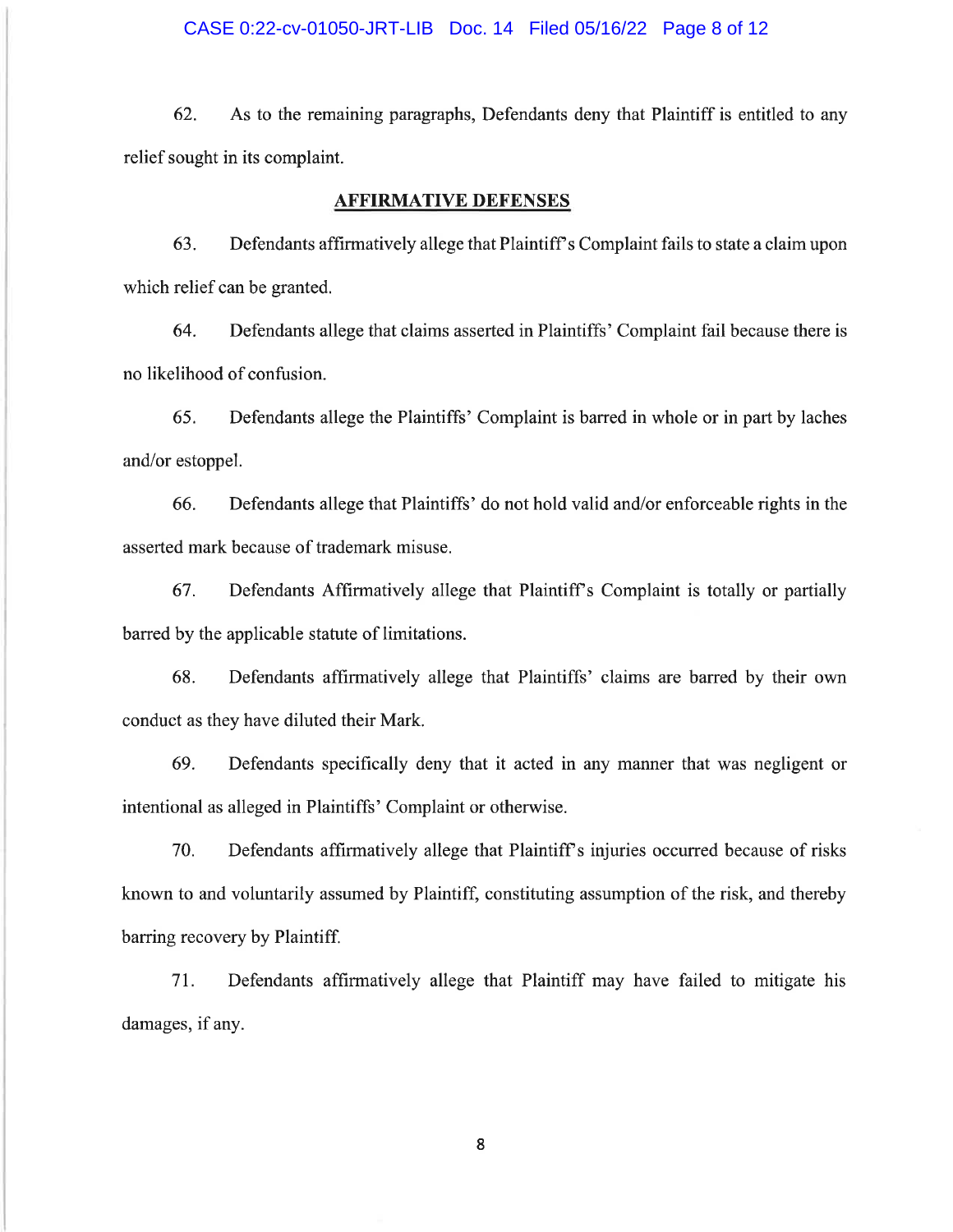## CASE 0:22-cv-01050-JRT-LIB Doc. 14 Filed 05/16/22 Page 9 of 12

72. Defendants affirmatively allege that they are entitled to attorneys' fees when they emerge as the prevailing party to this action, under 15 U.S.C.  $\S$  1117(a) or Minn. Stat.  $\S$  325D.45, subd.  $2.$ 

Defendants affirmatively allege that Plaintiffs cannot present evidence of customer 73. confusion.

74. Defendants affirmatively allege that Plaintiffs' do not sell Mexican food.

75. Defendants affirmatively allege that Plaintiffs' Complaint fails to identify a claim in which relief can be granted.

Defendants allege as an affirmative defense that the damages complained of by 76. Plaintiffs were caused by the Plaintiffs own careless, reckless, and negligent conduct, or other conduct attributable to third parties over whom this Defendants have no control but not to this answering Defendants.

77. Defendants reserve the right to amend its Answer and plead additional or more specific defenses as warranted by the facts determined through the conclusion of the discovery process.

## **COUNTERCLAIMS**

**Abuse of Process Against All Plaintiffs** 

78. Plaintiff repeats, realleges, adopts, and incorporates herein each and every allegation contained in each of the preceding paragraphs as though fully set forth herein.

79. Plaintiffs, Taco John's International, Inc., and Spicy Seasonings, LLC, filed this lawsuit against Defendants.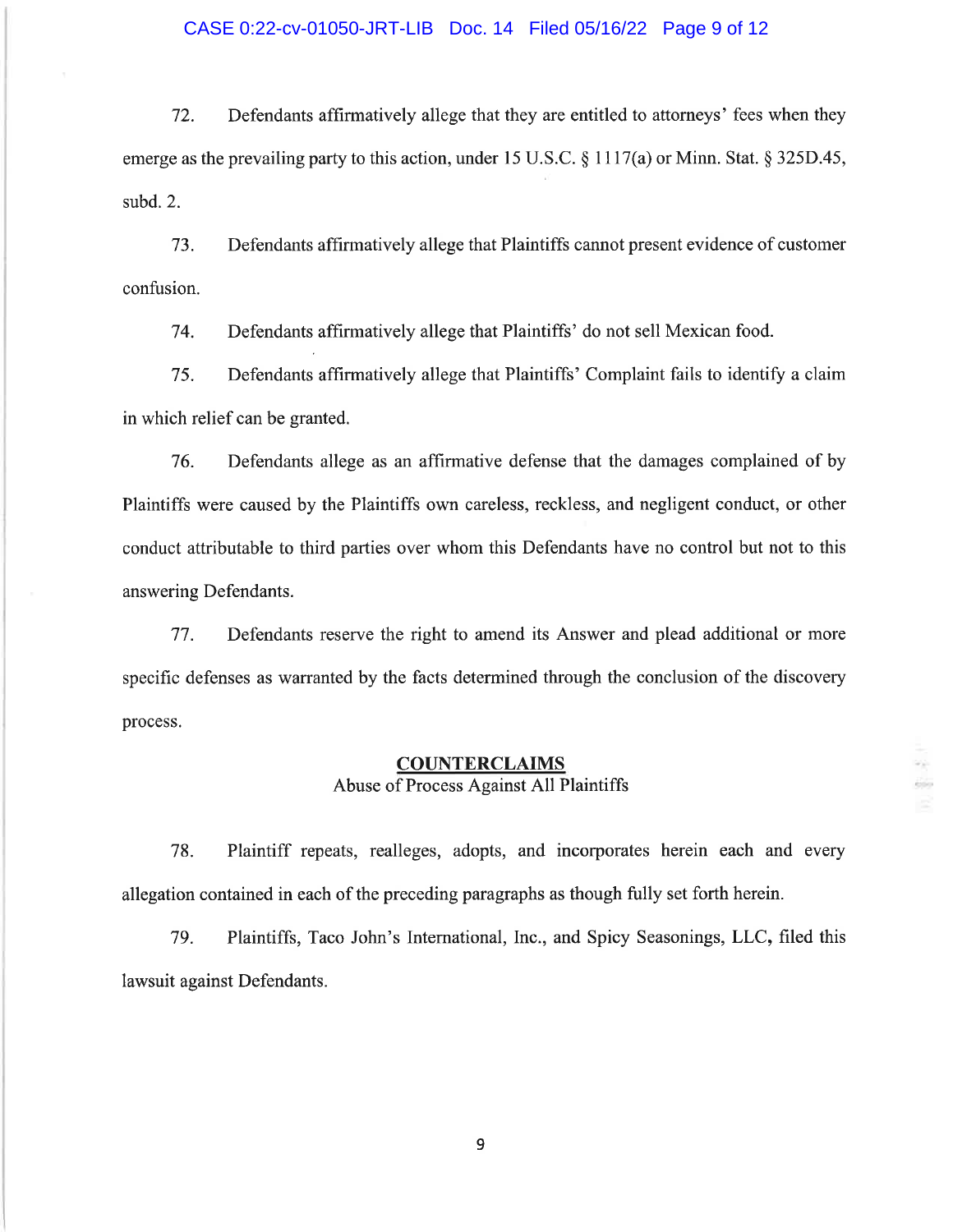## CASE 0:22-cv-01050-JRT-LIB Doc. 14 Filed 05/16/22 Page 10 of 12

80. Plaintiffs filed the lawsuit against Defendants knowing that Defendants did not infringe upon their Mark but with an ulterior motive of intimidating, embarrassing and harming Defendant's reputation among other things.

81. As a proximate result of the of the abuse of process by Plaintiffs, Defendants have suffered injury to his personal, business, and professional reputation including suffering embarrassment, humiliation, severe emotional distress, shunning, anguish, fear, and significant economic loss in the form of lost earnings and future earnings, all to Defendant's economic, emotional, and general damage in an amount more than \$75,000.

## **PRAYER FOR RELIEF**

**WHEREFORE, Defendants pray for Judgment as follows to be entered against Plaintiffs:** 

 $A<sub>1</sub>$ An injunction permanently restraining Plaintiffs from engaging in the unlawful conduct described herein.

**B.** Dismissal with Prejudice of Plaintiffs' claims in their entirety against Defendants.

 $\overline{C}$ . An award of damages, in a sum in excess of seventy-five thousand dollars (\$75,000) to be determined at trial, plus prejudgment interest, to compensate Defendants for all monetary and/or economic harm, including, but not limited to, the loss of past and future income, wages, compensation, and other benefits;

D. An award of damages, in a sum in excess of the seventy-five thousand dollars (\$75,000) to compensate Defendants for all non-monetary and compensatory harm, including, but not limited to, compensation for his depression, humiliation, embarrassment, stress and anxiety, loss of self-esteem and self-confidence, emotional pain and suffering, harm to his personal and professional reputations and loss of career fulfillment;

10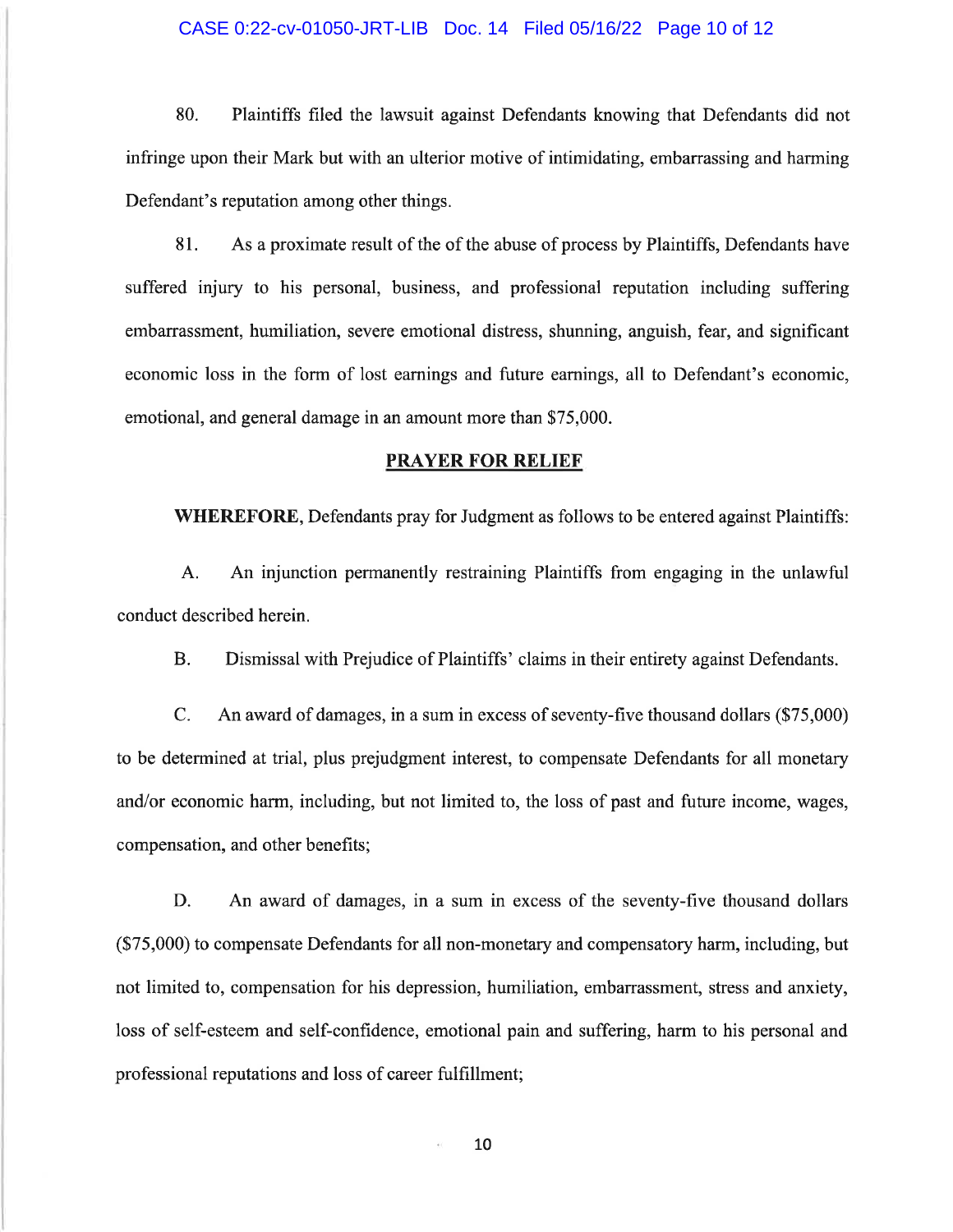## CASE 0:22-cv-01050-JRT-LIB Doc. 14 Filed 05/16/22 Page 11 of 12

E. An award of damages for any and all other monetary and/or non-monetary losses suffered by Defendants and Counterclaimant in an amount to be determined at trial, plus prejudgment interest;

F. Enter an order that is an exceptional case under 15 U.S.C. Section 1117.

G. An award of Punitive Damages against all Plaintiffs;

H. An award of costs that Defendants and Counterclaimants have incurring in this action, as well as their reasonable attorneys' fees and costs of prosecuting and defending this action to the fullest extent permitted by law;

I. For such other and further relief as the Court deems just and proper.

## **JURY DEMAND**

Plaintiff hereby demands a trial by jury on all issues of fact and damages stated herein.

Respectfully submitted,

## THE HUTTON FIRM, PLLC

Dated: May 16, 2022

/s/Lee A. Hutton, III Lee A. Hutton, III 0327992 Kyle P. Hahn 0399588 333 South Seventh Street, Suite 2150 Minneapolis, MN 55402 Telephone: (612) 805-4619

**Attorneys for Taco Chón Mexican Grill LLC, Taco Chón Mexican Grill II LLC and Juan Ramos** a/k/a Juan Ramos Gutiérrez a/k/a Juan José Ramos-Gutiérrez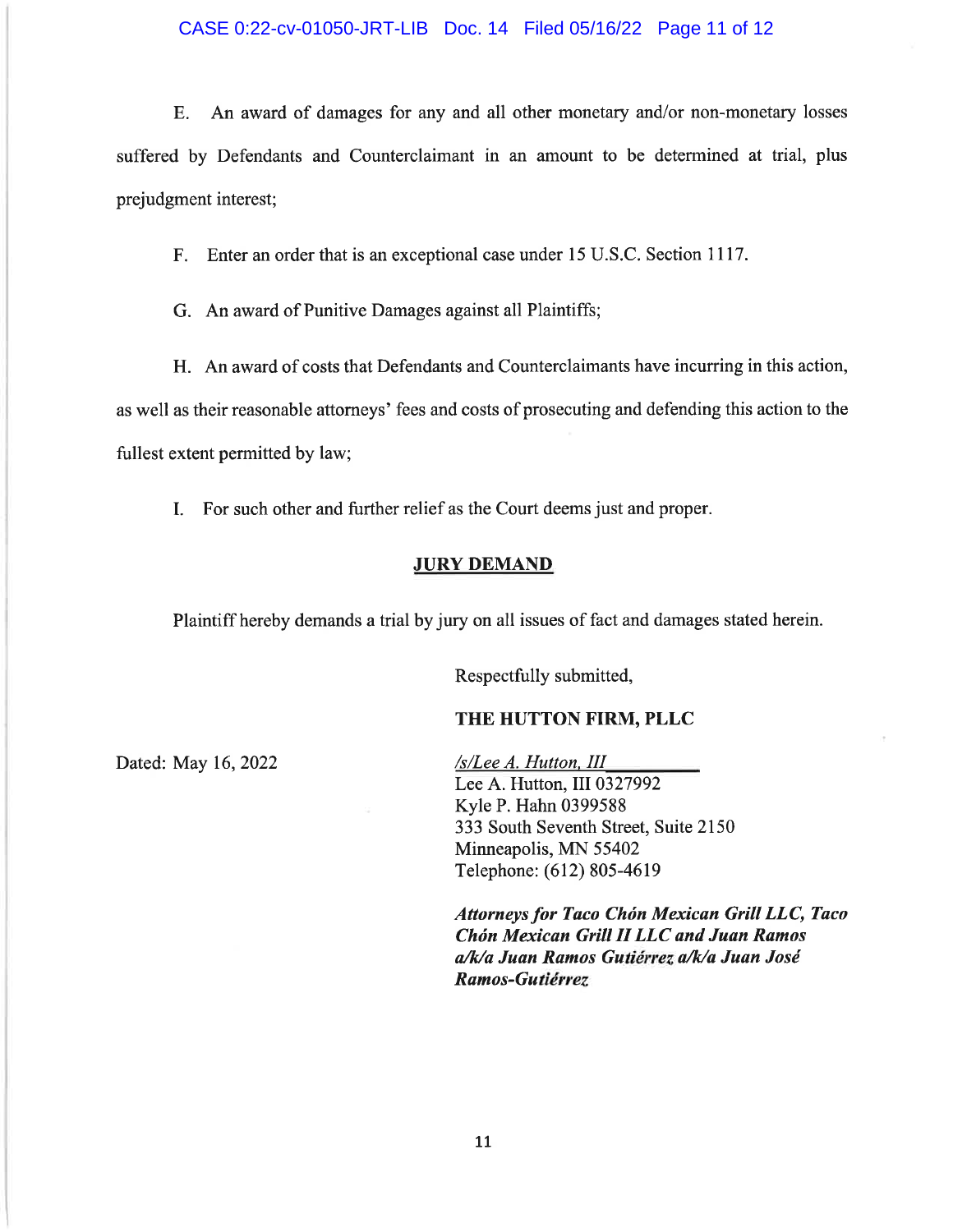CASE 0:22-cv-01050-JRT-LIB Doc. 14 Filed 05/16/22 Page 12 of 12

## **CERTIFICATE OF SERVICE**

I HEREBY CERTIFIY that a true and correct copy of the foregoing document is being electronically filed on May 16, 2022, and will be furnished via CM/ECF on all counsel of record that have registered for CM/ECF:

 $\frac{\sqrt{s}}{Lee}$  A. Hutton, III<br>Lee A. Hutton, III

US.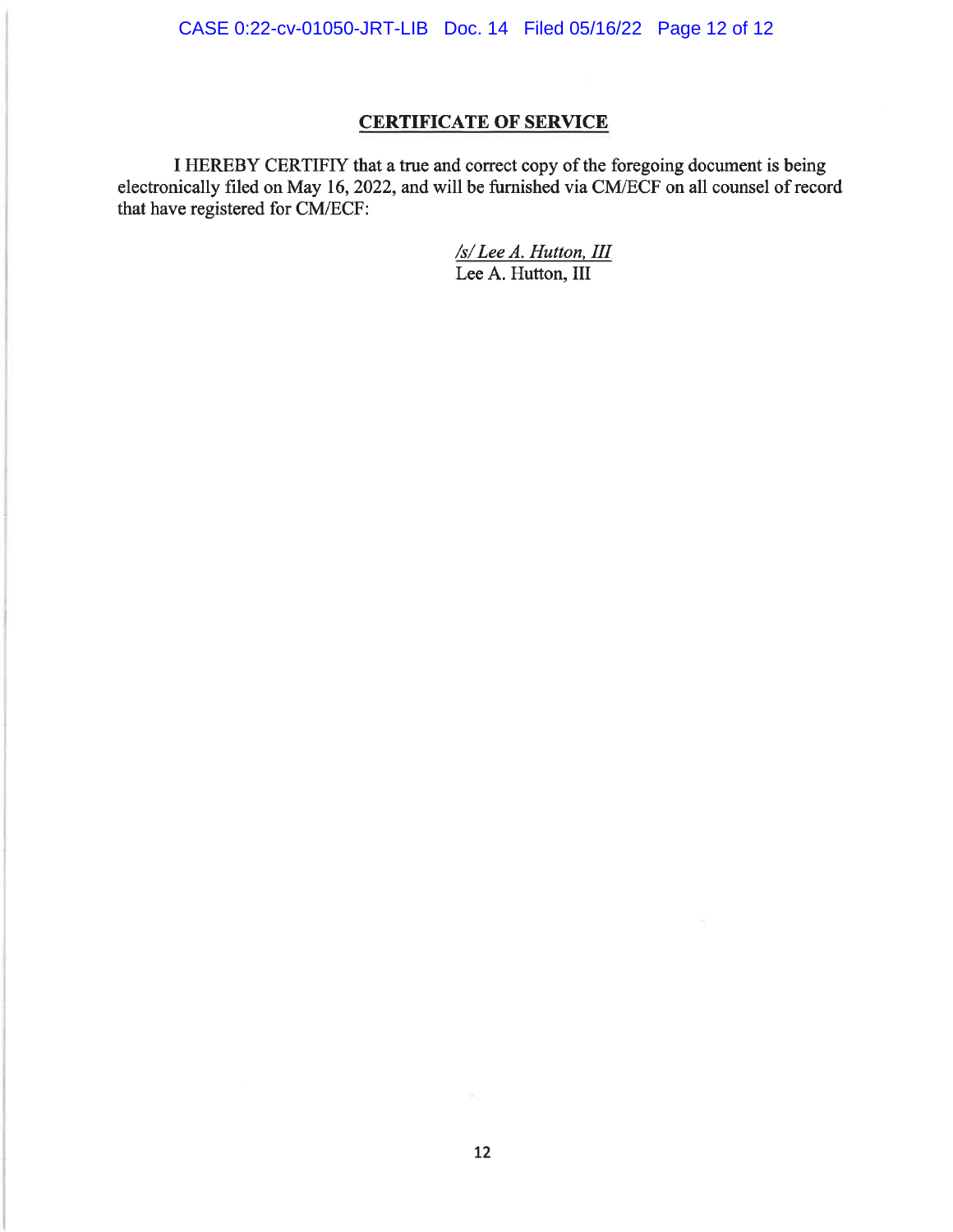CASE 0:22-cv-01050-JRT-LIB Doc. 14-1 Filed 05/16/22 Page 1 of 9

 $\alpha$ 

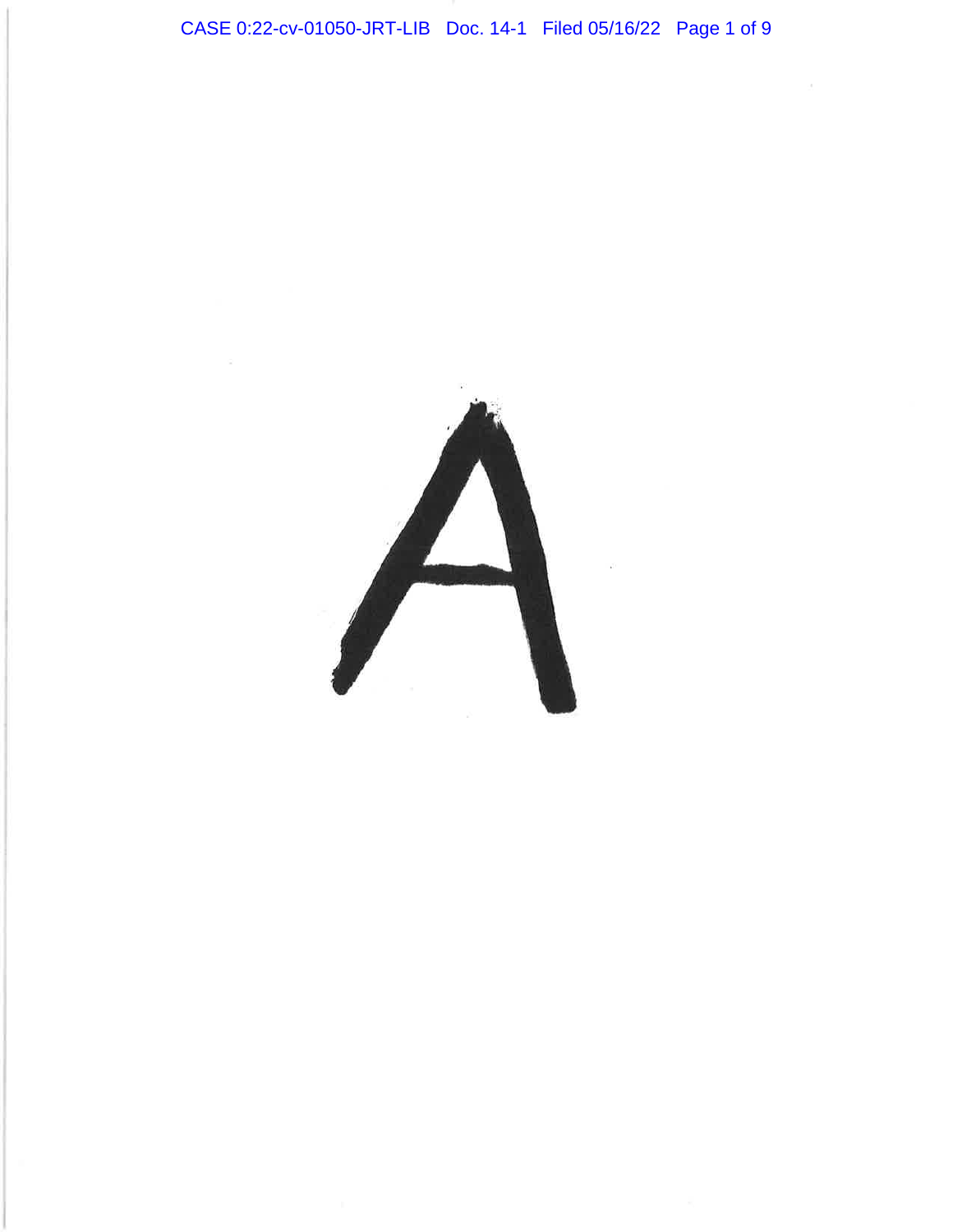

#### You Might Also Consider Sponsored 1



#### **Mystic Steakhouse** 0001 50

**Q 7.1 miles away from Taco John's** 

Troy P. said "I am really surprised there are only 2 reviews for this place and even more surprised they are both 2 stars. I have been about 5 times and can't say that I was dissatisfied with anything I have ordered. It really stinks waiting in..." read more In Seafood, Steakhouses

**Taqueria Hidalgo** 

"I'd never heard of this place when my wife made a r

for the two of us,..." read more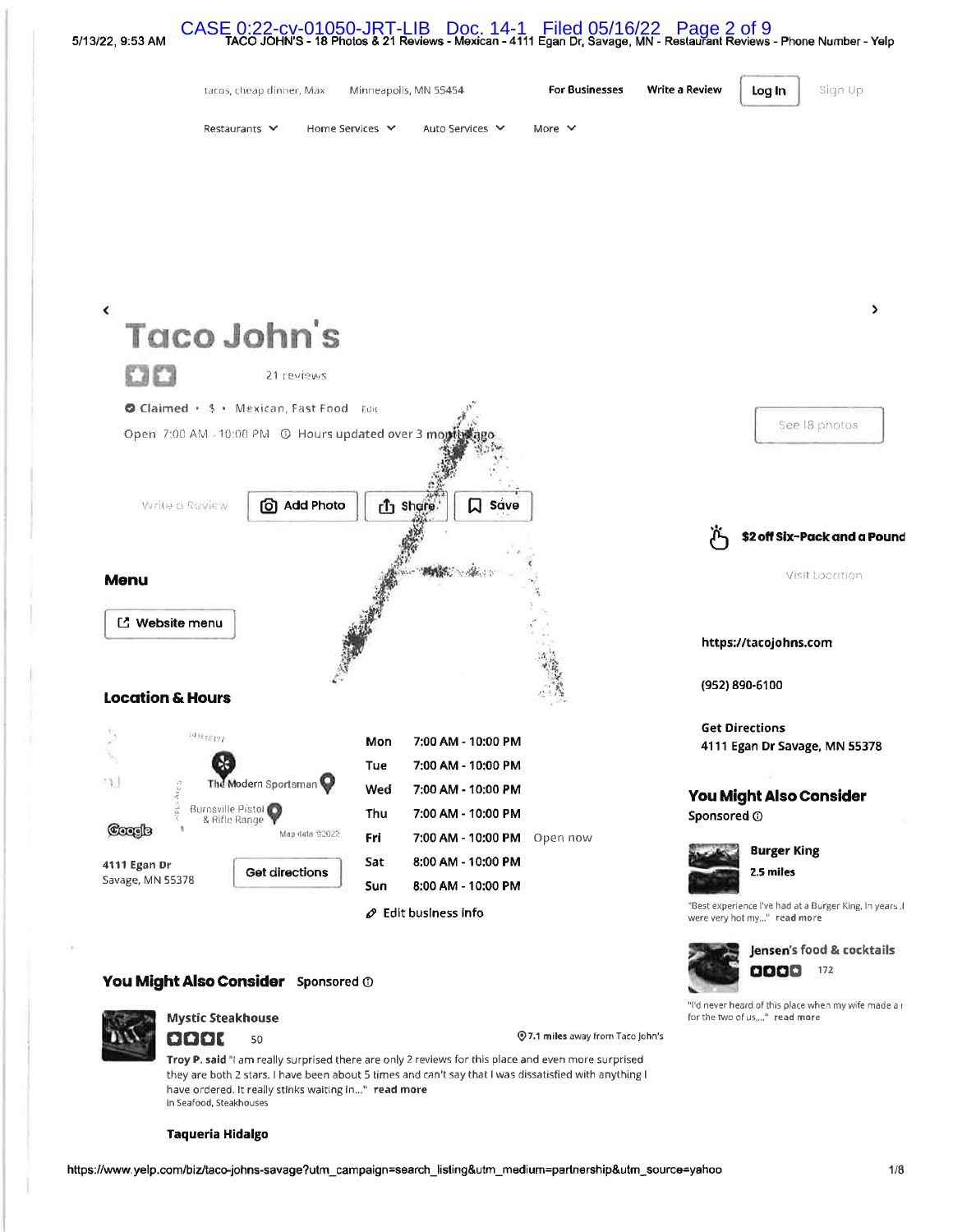#### CASE 0:22-GV-01050-JRT-LIB Doc. 14-1 Filed 05/16/22 Page 3 of 9<br>CASE accordings - 18 Photos & 21 Reviews - Mexican - 4111 Egan Dr. Savage, MN - Restaurant Reviews - Phone Number - Yelp 5/13/22, 9:53 AM



#### 66 aaaa

@3.3 miles away from Taco John's

Ask a question  $+$ 

 $\times$ 

 $\cdots$ 

Craig B. said "We arrived at dusk and entered this establishment. The decor slightly resembles a gas station, but more like a romantic gas station. We locked eyes with the cashier and ordered some tacos and some guacamole. Food was great. Service..." read more in Mexican

## **Amenities and More**

⇔ **Offers Takeout** 

No Delivery  $\times$ 

 $\times$  No Reservations

**Accepts Credit Cards** 

**12 More Attributes** 

## **About the Business**

Full Menu Delivery Available at this location on the Taco John's app and Doordash. At Taco John's®, we serve traditional Mexican food--with a twist. By fusing bold American flavors with south-of-the-border spice, we've defined our signature menu. From our trademark Potato Olés® a...



## **COVID-19 updates**

"At Taco John's, nothing is more important than the health and well-being of our guests and team members. We have formed an internal team to monitor updates and recommendations issued by the Centers for Disease Control (CDC) and state and local public health departments. F..." Read more

Posted on May 5, 2020

## **Ask the Community**

Yelp users haven't asked any questions yet about Taco John's.

### **Recommended Reviews**

Your trust is our top concern, so businesses can't pay to alter or remove their ⊙ reviews. Learn more.

 $\alpha$ 

Search within reviews

Yelp Sort ~



**Username** Location @000

Start your review of Taco John's.

Thad C. St Paul, MN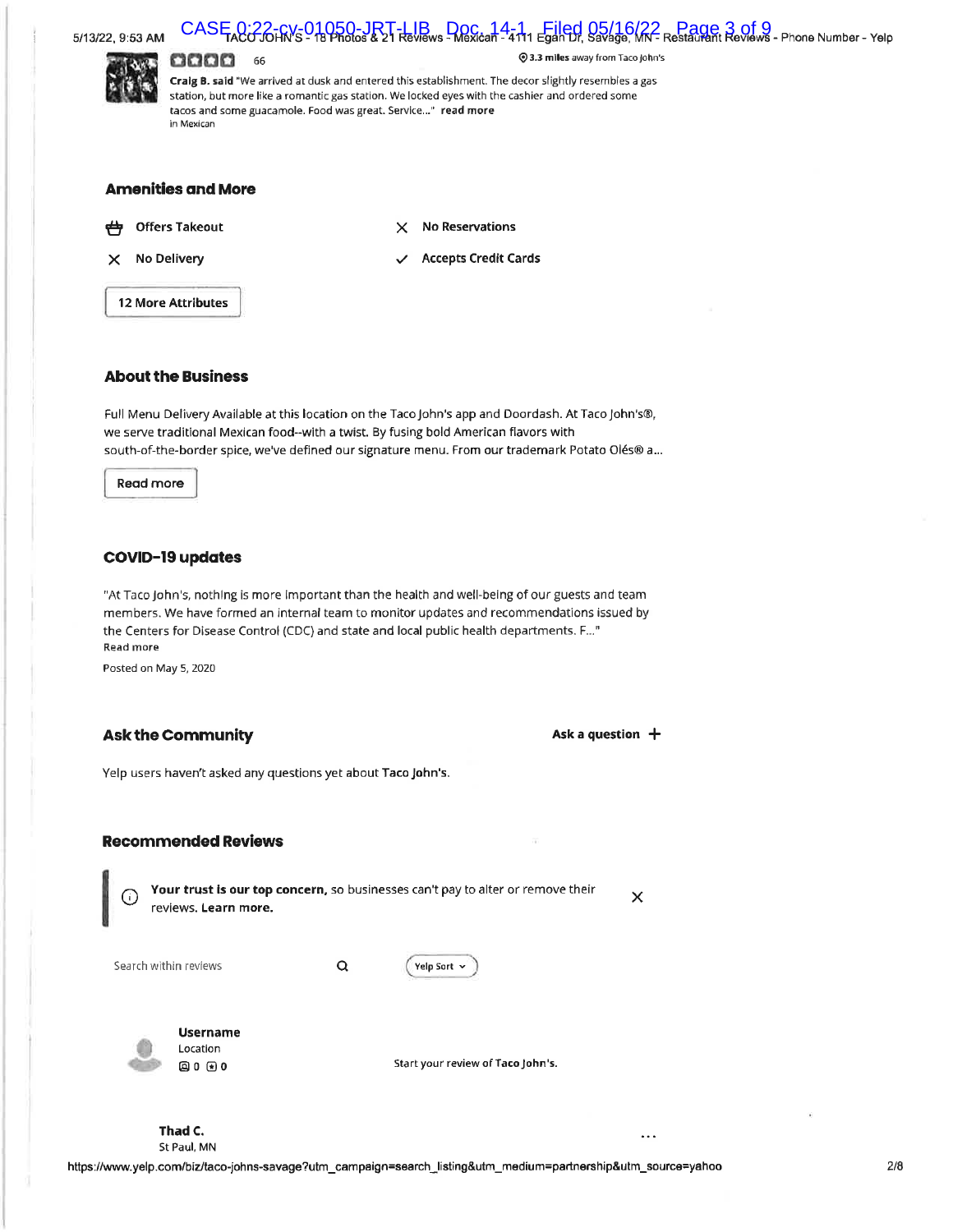#### 5/13/22, 9:53 AM





800

## 11/20/2013

We just ate at the Taco John's in Savage off of Co. Rd. 42 for lunch today. While standing at the counter placing my order, I said "I'll have one of those Apple Grande deals ..." The person taking my order said "We don't have those anymore - they were discontinued." What!?!? That was the best thing on their menu (after the Potato Oles, of course)!!!

Therefore, I would like to report a travesty of justice at the Taco Johns. A crime against humanity has been committed. Not in the classic sense of the term, but you know what I mean.

I hearby put Taco John's on notice: If you discontinue or otherwise mess with the Potato Oles in any manner - I will not be your loyal customer anymore, and stop writing you nice Yelp reviews such as this one. That also applies to the nacho cheese sauce you dip the Potato Oles in - don't mess with that either.

The counter person said "You can have something else - like Churro."

No, lady, I will not have a Churro. The Churro is brutal.



5/3/2022

Yuck.

Boy does the food here is horrible. I'm sure it is always microwaved and the cheese is so pasty.

...

邕

Go to a real taco joint like Taco Chons or Mi Tierra in Burnsville. You will be pleased.



https://www.yelp.com/biz/taco-johns-savage?utm\_campaign=search\_listing&utm\_medium=partnership&utm\_source=yahoo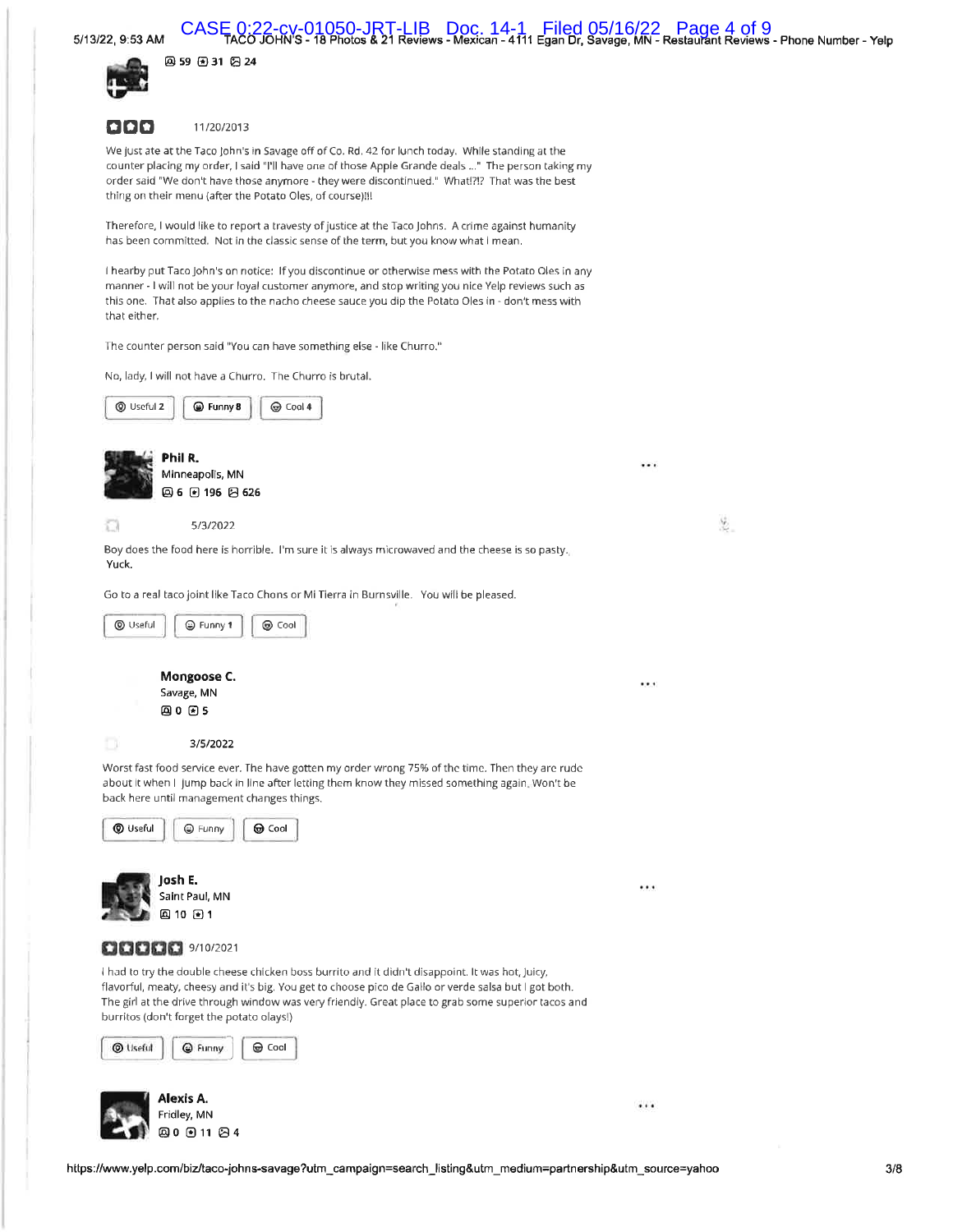## CASE 0:22-CV-01050-JRT-LIB Doc. 14-1 Filed 05/16/22 Page 5 of 9 5/13/22, 9:53 AM 4/20/2020 **图 1 photo**

Sat next to the intercom for 5 minutes, while a car was up at the window getting there food. No one cared to tell us that they are closed. Pulled up to window and this blonde guy looked stoned and was obviously disinterested. Showed poor customer service and lack care for the customer. It's okay you're closed, at the very least it would be nice for them to say "sorry were closed." How hard is that.

Now (il just sat lière instead.



Molly S. Savage, MN @ 21 @ 1

...

 $\dddot{\bullet}$ 

...

8/14/2020

o

I must start off by saying I've never had a pleasant experience here in the past year. I always run into the same worker, whom has never been friendly, but always thought to myself; it's fast food, what do I expect?!

This time around she was just down right RUDE, It wasn't just to me, she belittled everyone who ordered through the drive through. I got to hear two rounds of it, as they got my order wrong and I had to go through a second time, lucky me... the car behind me tried to order, getting incredibly rude responses as this individual worker didn't have the time of day for anyone and clearly hates her job. So, the lady left, mid-order! I really wished I had done the same as I have never been so uncomfortable trying to order a damn burrito!

I don't know what to tell you, quit? I usually give people the benefit of the doubt, everyone has bad days. But, this girl deserves to be fired after what I just witnessed. Needless to say, I will NEVER be back and I'm sure I'm not the only one.



| Susan S.    |
|-------------|
| Wheaton, IL |
| 回35 回23     |

Đ.

8/2/2019

My mom went thru the drive thru. The car infront of her decided to place her lengthy order at the window and not at the menu board via the speaker.

It held up my mom by 20 minutes, the window employee didnt even have the basic customer service skill to apologize for the delay. When my mom did not receive both of her drinks, the employee argued that she didnt order two. She asked for a complementary beverage for her long wait and was told "no".

Really Taco Johns??? missed opportunity to keep a customer happy. That is why you're in business right?





6/4/2020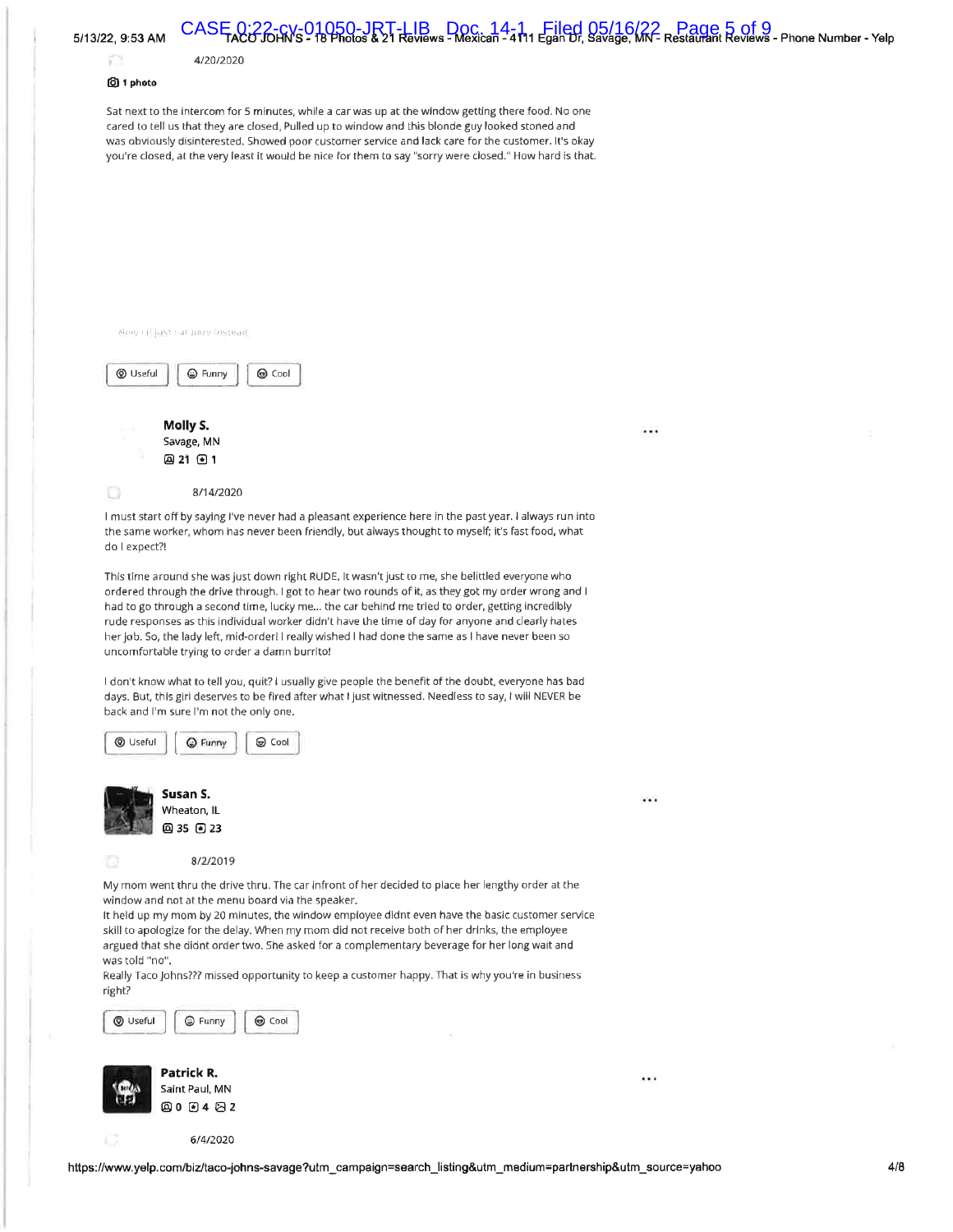#### 50-JRT-LIB DOC, 14-1 Filed 05/16/22 Page 6 of 9<br>Photos & 21 Reviews - Mexican - 4111 Egan Dr, Savage, MN - Restaurant Reviews - Phone Number - Yelp 5/13/22, 9:53 AM

Waited in the drive through line for 5 minutes and was very last customer in parking lot. It was now 8:35 and the person on the speaker would not take my order telling me they close at 8:30. Wow! You could've invested 5 minutes to keep a customer, Hasta la vista Taco John's! I'm breaking up after 40+ years as you obviously don't care about me.



![](_page_17_Picture_3.jpeg)

## **KFC**

**1.3 miles away from Taco John's** 

Shelby W. said "This is the best experience I have had in a long time anywhere. Maybe this was because of the bad reviews that I have seen but I was treated like absolute royalty. They said that they didn't have enough crispy chicken but they could ... " read more in Fast Food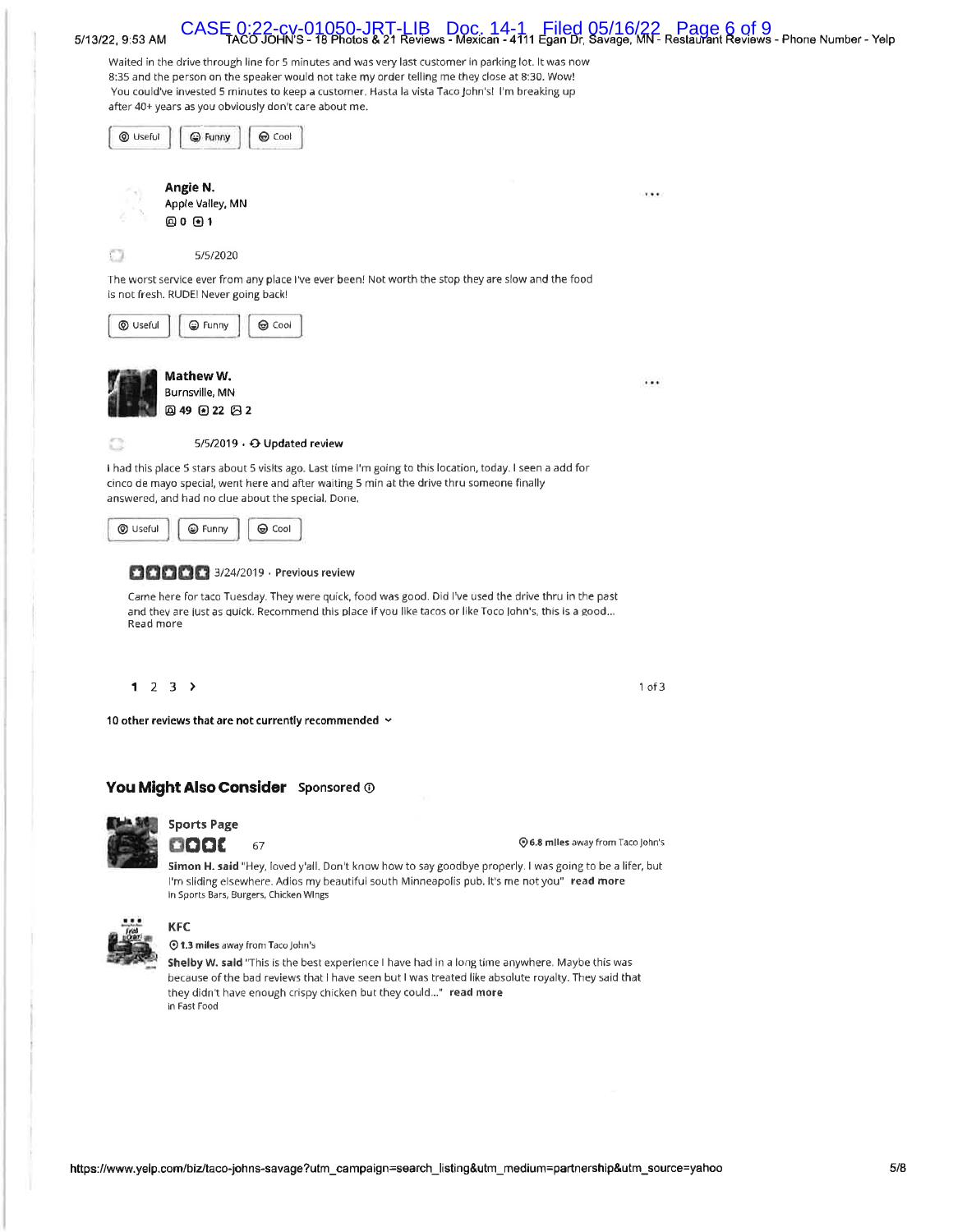5/13/22, 9:53 AM CASE 0:22-cv-01050-JRT-LIB Doc. 14-1 Filed 05/16/22 Page 7 of 9<br>5/13/22, 9:53 AM CASE ROCHN'S - 18 Photos & 21 Reviews - Mexican - 4111 Egan Dr. Savage, MN - Restaurant Reviews - Phone Number - Yelp

 $\hat{\mathbf{r}}$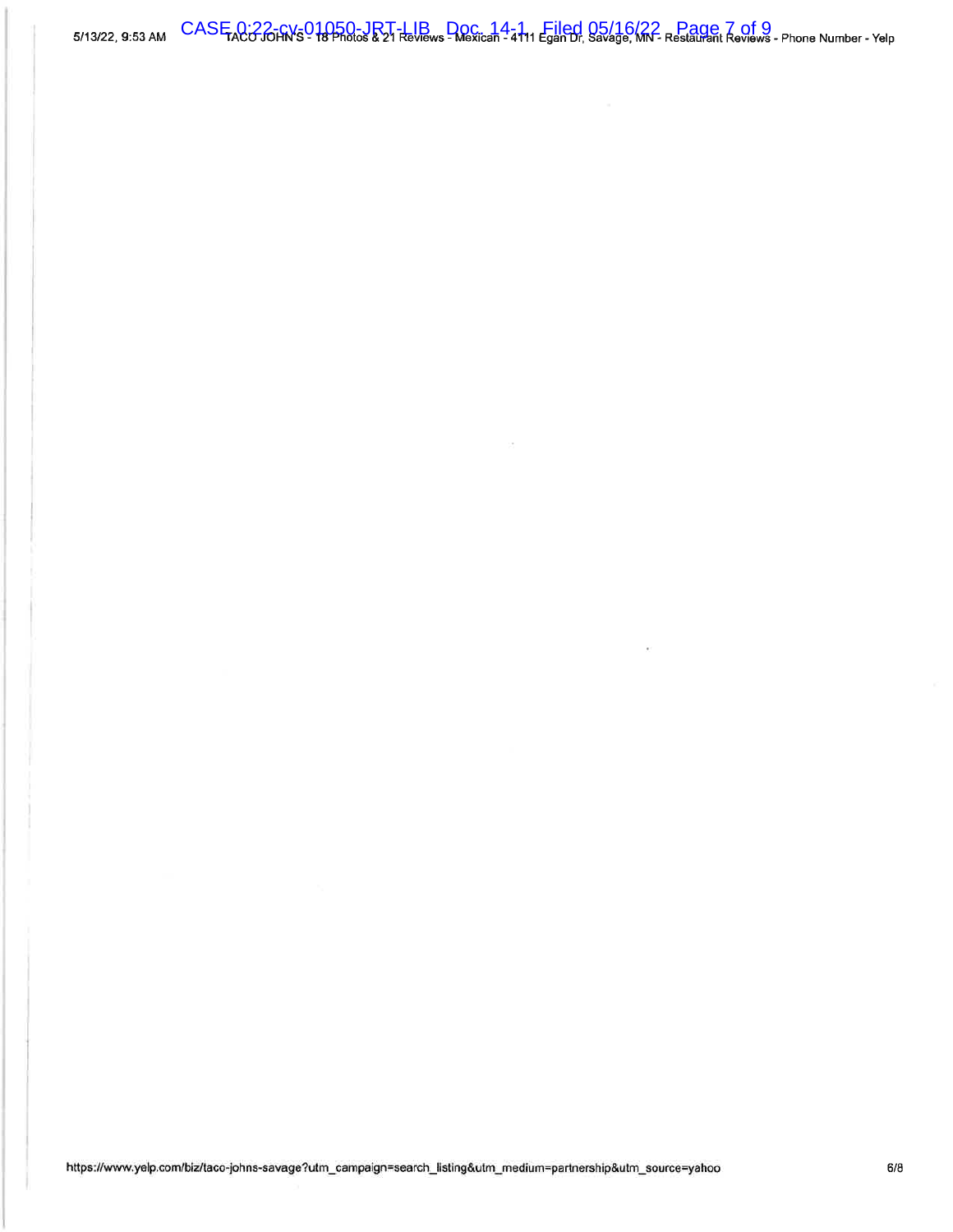CASE 0.22-RV-01050-JRT-LIB Doc. 14-1 Filed 05/16/22 Page 8 of 9 5/13/22, 9:53 AM

#### **People Also Viewed**

**Culver's** 

oooo  $21$ \$ · Burgers, Ice Cream & Frozen Yogurt, Fast Food

**Tacos Tacuba**  $00000$ Tacos, Food Trucks

**Firehouse Subs** noor 45 \$ · Sandwiches, Fast Food, Delis

| Five Guys               |     |  |  |
|-------------------------|-----|--|--|
| 16.76.7                 | 144 |  |  |
| \$ · Burgers, Fast Food |     |  |  |

 $C1$ c  $\ddot{\mathbf{s}}$ .

#### **Best of Savage**

Things to do In Savage

#### **Near Me**

Fast Food Near Me

Mexican Restaurants Near Me

Mod Plzza Near Me

Jimmy John's Near Me

#### **Browse Nearby**

98 Restaurants ąs. Nightlife

Shopping e

Show all  $\cdots$ 

People found Taco John's by searching for... **Fast Food Savage** 

#### **Dining in Savage**

Q Search for Reservations

曲 Book a Table in Savage

### **Other Places Nearby**

Find more Fast Food Restaurants near Taco

Find more Mexican Restaurants near Taco k

## Frequently Asked Questions about Taco John's

#### Does Taco John's have outdoor seating?

Yes, Taco John's has outdoor seating.

#### is Taco John's currently offering delivery or takeout?

Yes, Taco John's offers takeout.

#### What forms of payment are accepted?

Taco John's accepts credit cards.

#### How is Taco John's rated?

Taco John's has 2 stars.

Taco John's is a Yelp advertiser.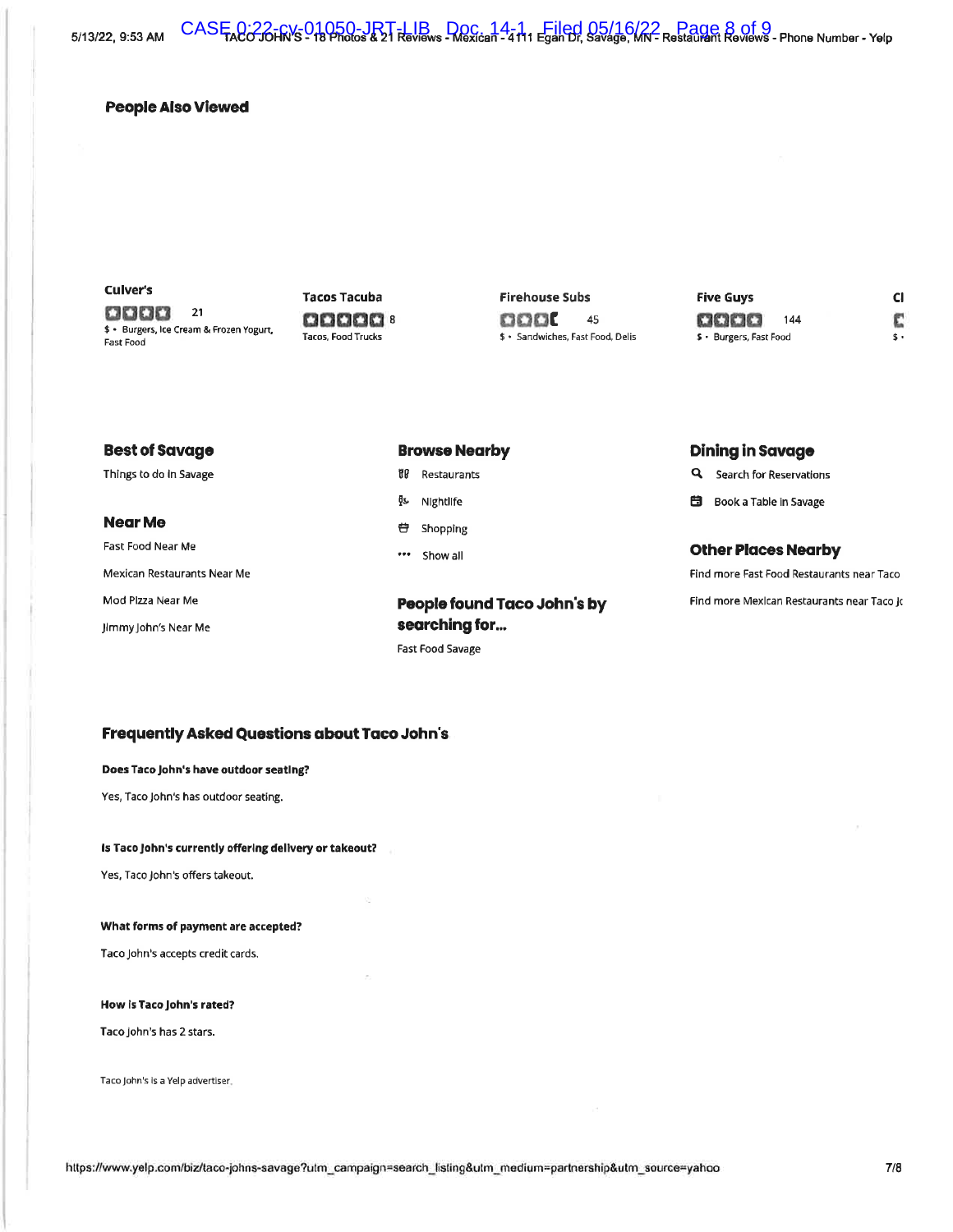# 5/13/22, 9:53 AM CASE ACC CORNSOLO BRIT-LIB DOCtor 14-111 Filed 05/16/22 Page 9 of 9

| <b>About</b>                   | <b>Discover</b>                 | <b>Yelp for Business</b>        | <b>Languages</b>                    |  |
|--------------------------------|---------------------------------|---------------------------------|-------------------------------------|--|
| About Yelp                     | <b>Yelp Project Cost Guides</b> | Claim your Business Page        | English $\sim$                      |  |
| Careers                        | <b>Collections</b>              | Advertise on Yelp               | <b>Countries</b><br>United States v |  |
| Press                          | Talk                            | Yelp for Restaurant Owners      |                                     |  |
| <b>Investor Relations</b>      | Events                          | <b>Table Management</b>         |                                     |  |
| Trust & Safety                 | The Local Yelp                  | <b>Business Success Stories</b> |                                     |  |
| <b>Content Guidelines</b>      | Yelo Blog                       | <b>Business Support</b>         |                                     |  |
| <b>Accessibility Statement</b> | Support                         | Yelp Blog for Business          |                                     |  |
| <b>Terms of Service</b>        | Yelp Mobile                     |                                 |                                     |  |
| Privacy Policy                 | <b>Developers</b>               |                                 |                                     |  |
| <b>Ad Choices</b>              | RSS                             |                                 |                                     |  |

Copyright © 2004-2022 Yelp Inc. Yelp, yelp  $\mathbf{k}, \mathbf{k}$  and related marks are registered trademarks of Yelp.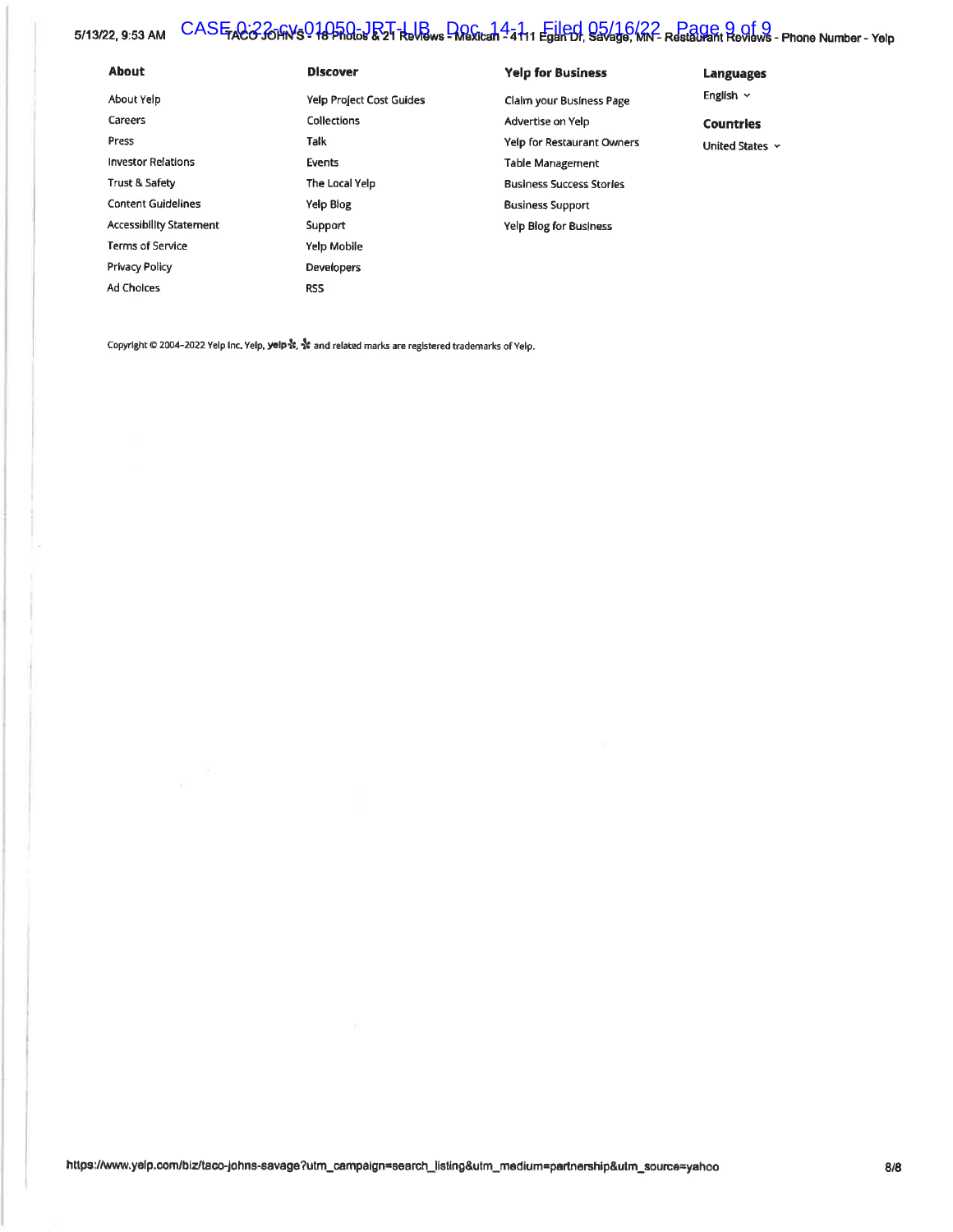![](_page_21_Picture_1.jpeg)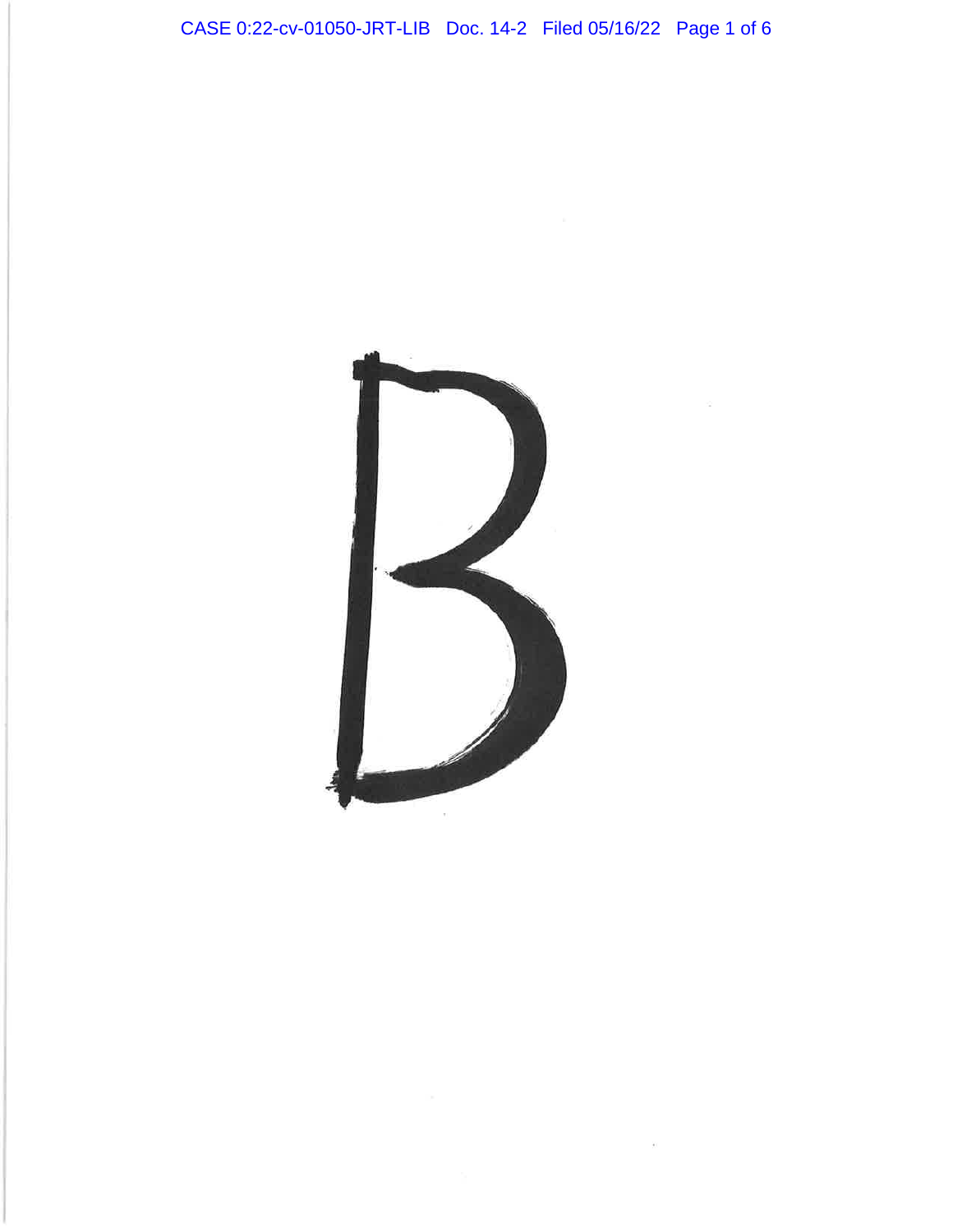![](_page_22_Picture_0.jpeg)

https://www.yelp.com/biz/taco-johns-waite-park-4?utm\_campaign=search\_listing&utm\_medium=partnership&utm\_source=yahoo&start=10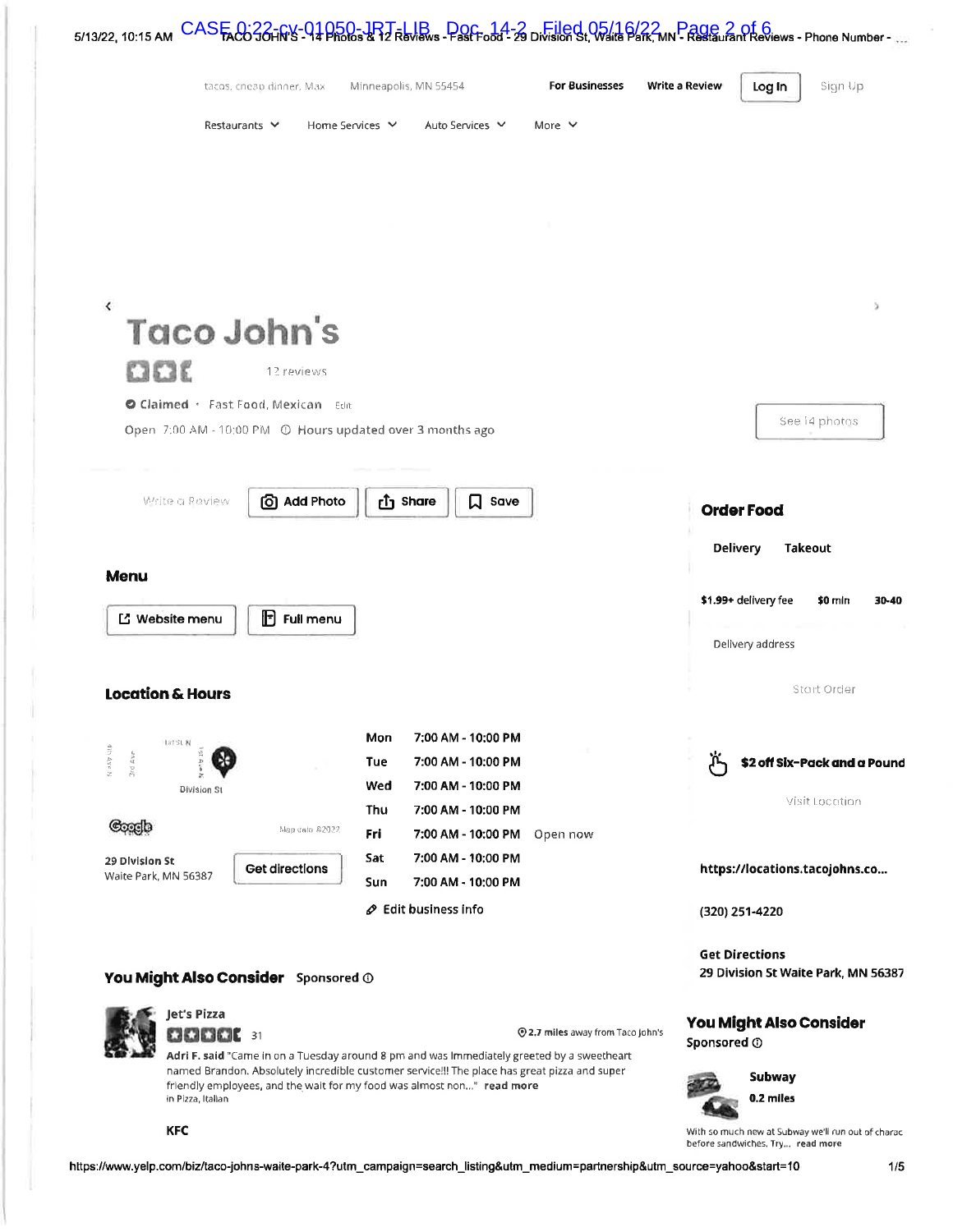![](_page_23_Picture_0.jpeg)

 $\cdots$ 

Chuck J.

Minneapolis, MN **图 0 图 43**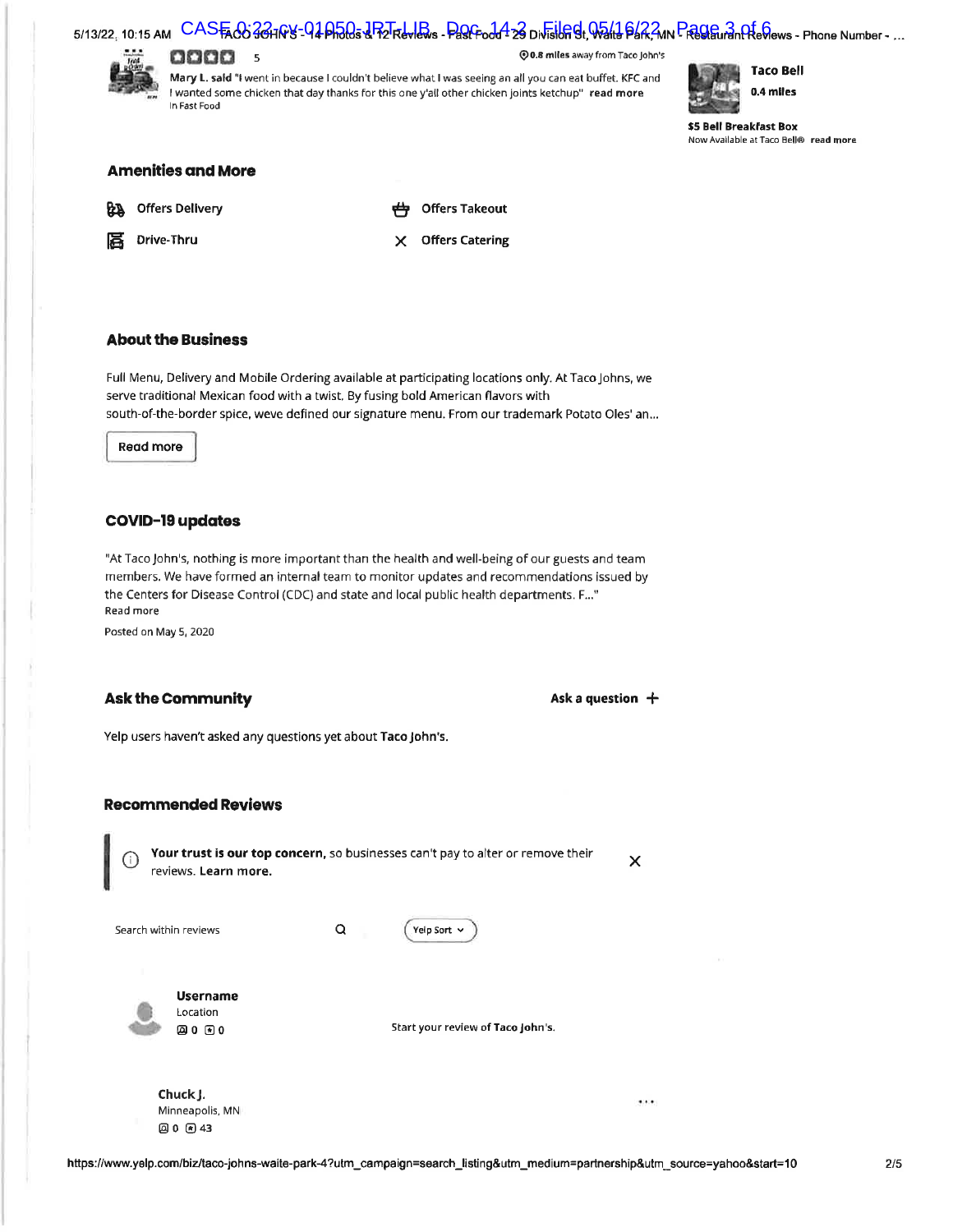## 5/13/22, 10:15 AM CASE & 33-16'S-91 Ph50s & R2TRdvlews - PasCrodd 29 Division 91, Water Park, MNP Regram Reforms - Phone Number - ...

80 9/11/2007

#### **1** First to Review

The red-headed-stepchild of the St Cloud area's Taco John's establishments.

Unlike the 9th Ave 'John's, this one is slow, bland, and cold. The staff have, to their benefit, always been friendly, but when I'm grabbing lunch to go, friendly staff are only half of the equation.

Eat here only if you're in a bind and don't feel like going downtown.

| <b>W</b> Useful 1 | <b>O</b> Funny                            | <b>⊝</b> Cool   |  |                                                                                 |
|-------------------|-------------------------------------------|-----------------|--|---------------------------------------------------------------------------------|
|                   | Chad K.<br>Sauk Rapids, MN<br>@ 0 日 15 27 |                 |  |                                                                                 |
|                   | 1/5/2014                                  |                 |  | Good service typical Taco Johns Clean as well Drive through quick and accurate, |
| <b>@</b> Useful   | <b>●</b> Funny                            | $\bigcirc$ Cool |  |                                                                                 |

 $2$  of  $2$ 

 $\dddotsc$ 

3 other reviews that are not currently recommended v

## You Might Also Consider Sponsored ®

![](_page_24_Picture_10.jpeg)

 $< 12$ 

## **QDOBA Mexican Eats**

aaaa :

© 0.3 miles away from Taco John's

Tim D. said "My beloved and I stopped into St. Cloud's new Qdoba. They already were in St. Cloud, over on Division, but left and now are back. What impresses me about Qdoba is the variety of fresh toppings they have for their burritos/tacos,..." read more in Mexican, Fast Food

![](_page_24_Picture_14.jpeg)

## **Panera Bread**

000 51 @1.1 miles away from Taco John's

Bella And Monte .. said "The newly renovated Panera Bread leaves little to be desired. The reason I say a little is because the one thing it lacks is booths. Panera's booths were a hot commodity even before the renovation, but now there are only a couple..." read more in Breakfast & Brunch, Sandwiches, Soup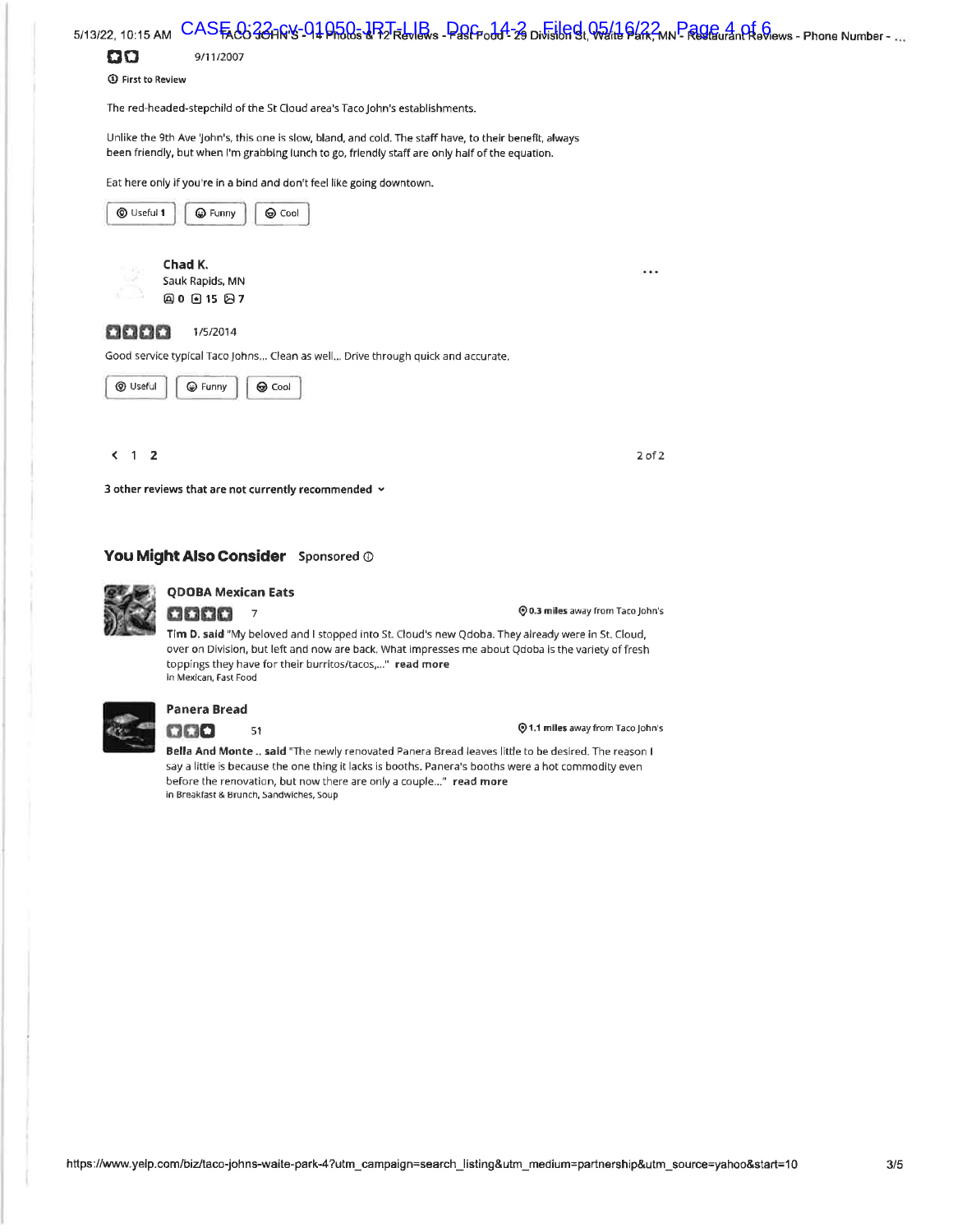5/13/22, 10:15 AM CASEA& 33-19'5-94 Phales & R2TReviews - ParcFood 2-28 Divisiba St, Walte 642 AM PRAGO Ruman Radiows - Phone Number - ...

### **People Also Viewed**

**Five Guys** 

888 32 \$ · Burgers, Fast Food

**Dairy Queen Orange Julius** 8888  $\overline{7}$ \$ · Ice Cream & Frozen Yogurt, Fast Food, Juice Bars & Smoothies

**Bravo Burritos** 0000 111 \$ · Mexican

Taqueria La Perla  $00000$ Mexican

 $\mathbf{A}$ C  $\mathbf{s}$ .

## **Best of Waite Park**

Things to do in Waite Park

### **Near Me**

Fast Food Near Me

Mexican Restaurants Near Me

Panda Express Near Me

Jimmy John's Near Me

## **Browse Nearby**

- **削** Restaurants gs Nightlife
- **台** Shopping
- \*\*\* Show all

## People found Taco John's by searching for... Fast Food Waite Park

## **Dining in Waite Park**

Q Search for Reservations

**問** Book a Table in Waite Park

### **Other Places Nearby**

Find more Fast Food Restaurants near Taco

Find more Mexican Restaurants near Taco Jo

## Frequently Asked Questions about Taco John's

Is Taco John's currently offering delivery or takeout?

Yes, Taco John's offers both delivery and takeout.

How is Taco John's rated?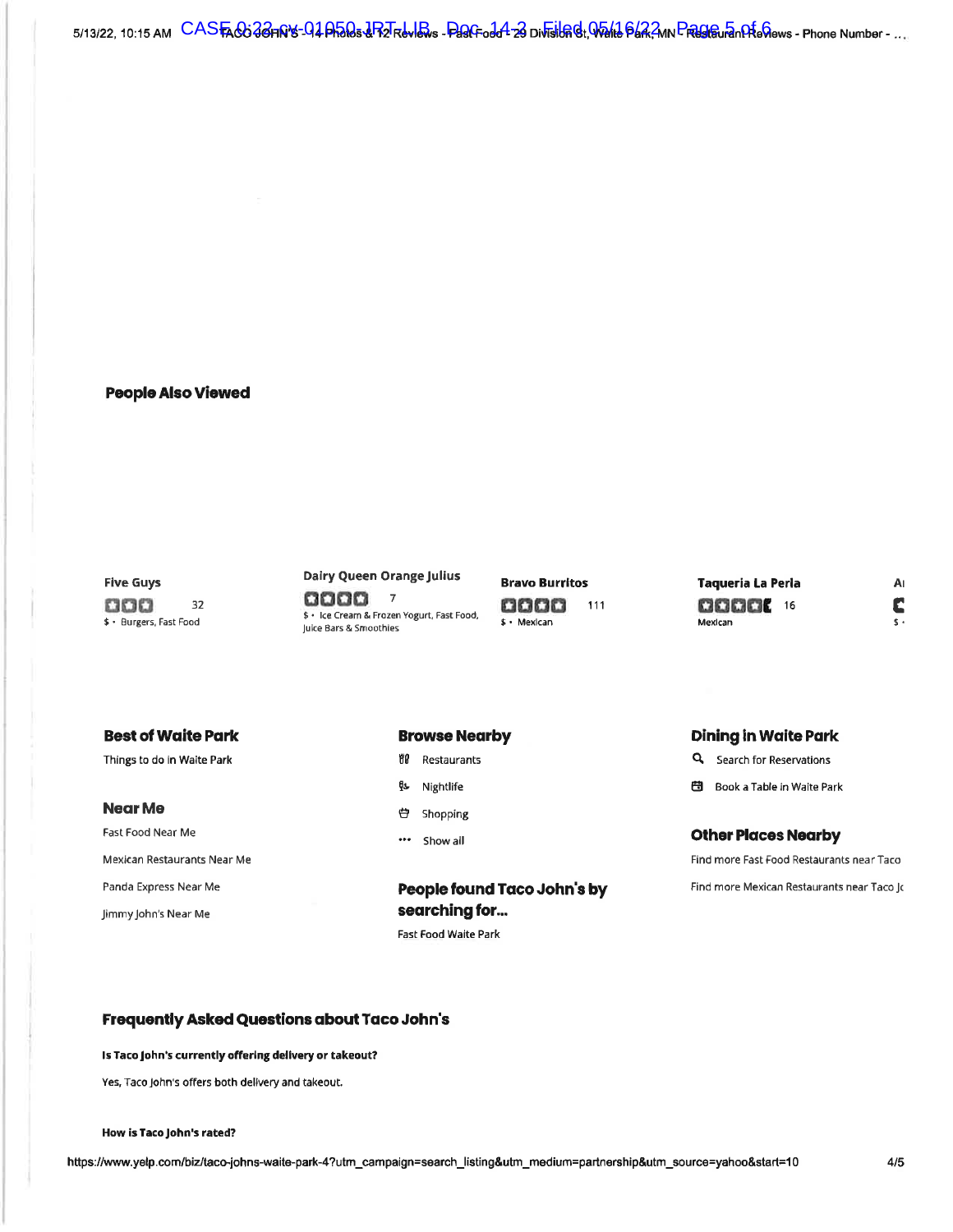## 5/13/22, 10:15 AM CASEA&238HNS-91Aha0sdR2TRdvlews - ParcFodd-28 DivisibiRet, Wald 6622MNPRadeuranPR66ws - Phone Number -...

Taco John's has 2.5 stars.

#### What days are Taco John's open?

Taco John's is open Mon, Tue, Wed, Thu, Fri, Sat, Sun.

Taco John's is a Yelp advertiser.

| <b>About</b>                   | <b>Discover</b>                 | <b>Yelp for Business</b>        | Languages        |  |
|--------------------------------|---------------------------------|---------------------------------|------------------|--|
| About Yelp                     | <b>Yelp Project Cost Guides</b> | Claim your Business Page        | English $\sim$   |  |
| Careers                        | <b>Collections</b>              | Advertise on Yelp               | <b>Countries</b> |  |
| Press                          | Talk                            | Yelp for Restaurant Owners      | United States v  |  |
| <b>Investor Relations</b>      | Events                          | <b>Table Management</b>         |                  |  |
| Trust & Safety                 | The Local Yelp                  | <b>Business Success Stories</b> |                  |  |
| <b>Content Guidelines</b>      | Yelp Blog                       | <b>Business Support</b>         |                  |  |
| <b>Accessibility Statement</b> | Support                         | <b>Yelp Blog for Business</b>   |                  |  |
| <b>Terms of Service</b>        | Yelp Mobile                     |                                 |                  |  |
| Privacy Pollcy                 | <b>Developers</b>               |                                 |                  |  |
| <b>Ad Choices</b>              | <b>RSS</b>                      |                                 |                  |  |

Copyright © 2004-2022 Yelp Inc. Yelp, yelp  $\frac{1}{3}$ ,  $\frac{3}{3}$  and related marks are registered trademarks of Yelp.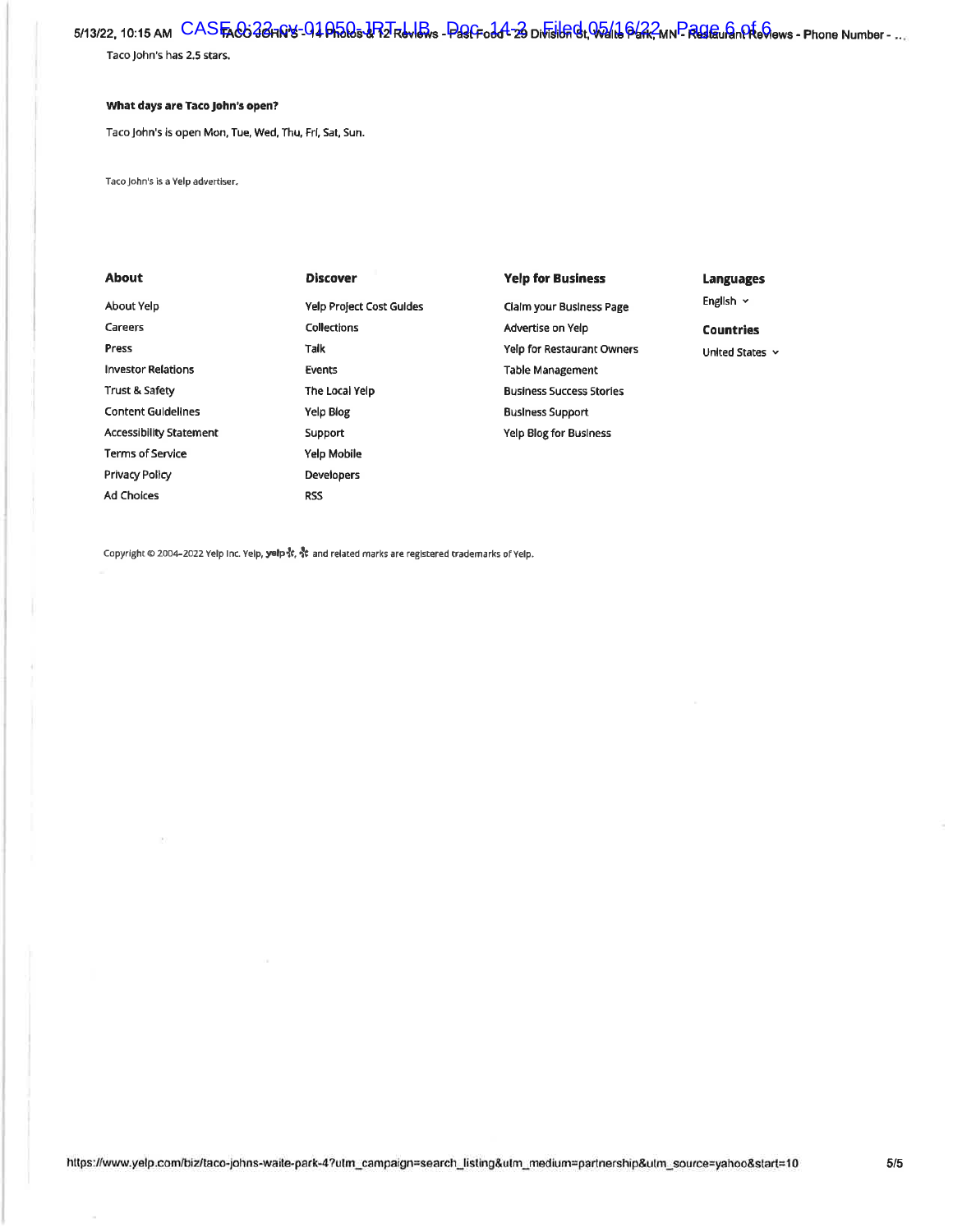![](_page_27_Picture_1.jpeg)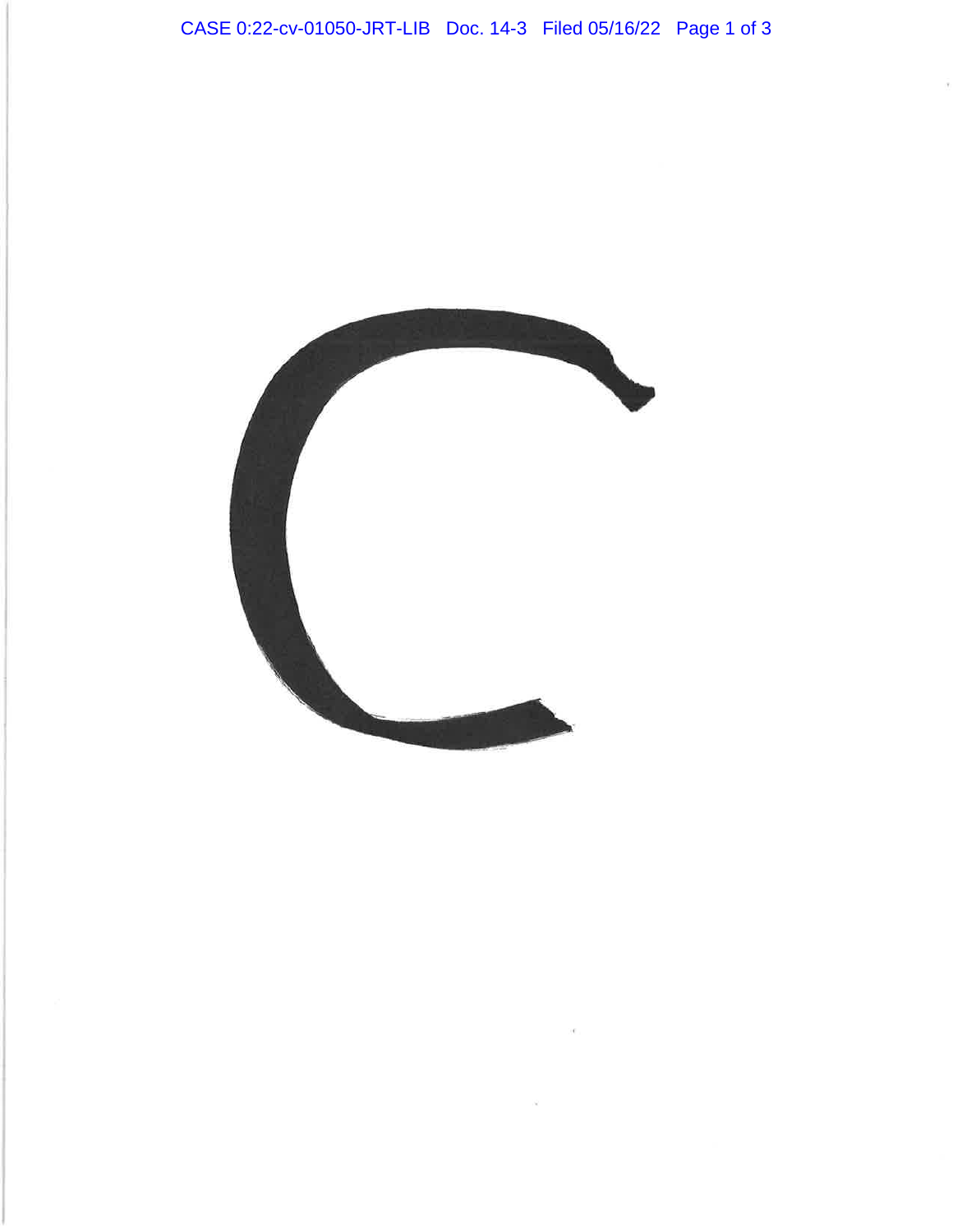## CASE 0:22-cv-01050-JRT-LIB Doc. 14-3 Filed 05/16/22 Page 2 of 3

## DICTIONARY

Q Type any word here...

# **West Mex**

the shitty food they try to serve at Taco John's.

it's **really not** that great.

girl: "whats this shit?" mom: "its west mex food from Taco John's" girl: "ew.."

by drae94 December 22, 2010

![](_page_28_Figure_8.jpeg)

![](_page_28_Picture_10.jpeg)

 $\mathbf{f}$ 

EP e e p

Get the West Mex mug.